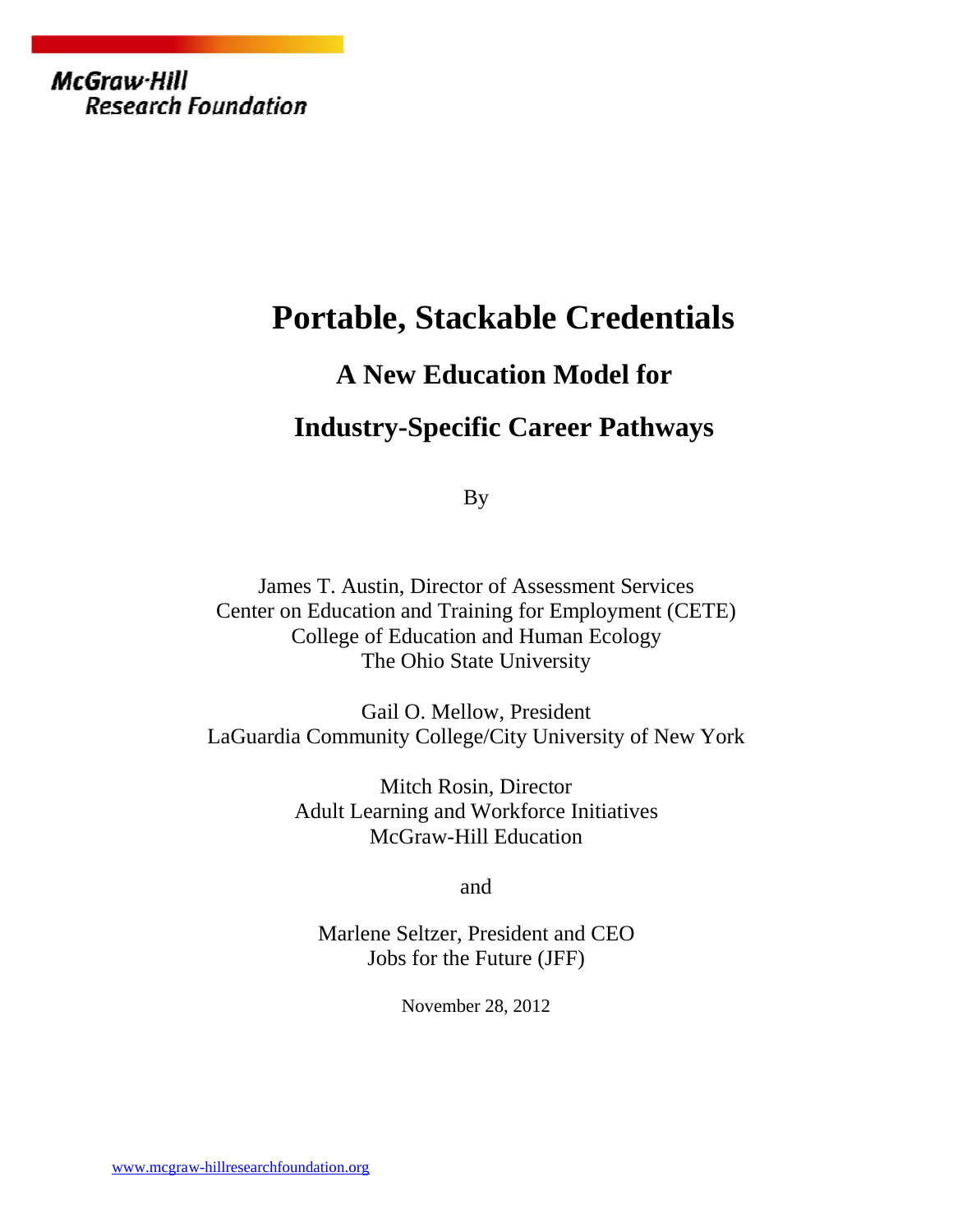#### **Introduction**

The United States spends over \$400 billion a year on post-secondary education.<sup>1</sup> By most measures, the country is not getting a good return on this investment. Too many U.S. students emerge from our secondary and post-secondary educational institutions without the knowledge, skills, or credentials necessary to meet the challenges of the 21st century's increasingly global and technology-based jobs market.

As the world's labor markets evolve, so do the demands on its educational systems. This paper describes the nature of the challenges we are facing and highlights current innovations and models—around the world and in the U.S.— that suggest how a new system of well-designed career pathways could address more effectively the demand-side needs of employers and the supply-side needs of individual workers. At the core of such a system are portable and stackable credentials that enable students of all ages to build careers with family-sustaining, middle class incomes. In such a system, students have the opportunity to both learn and earn by acquiring shorter term credentials with clear labor market value even as they continue to build on these to access more advanced jobs and higher wages. And employers, educational institutions, and students can have confidence that the credentials they are working towards are recognized across the country and perhaps even around the world.

Innovators in education, business, and the government have begun to invent new ways of doing business. This paper examines some of these new models, and concludes with a call to action for educational institutions, employers, and policymakers to come together to build on these beginnings and design a system of portable, stackable credentials embedded in transparent, more easily navigable career pathways.

#### **Supply and Demand in Today's Labor Market**

A 2010 survey of 450 CEOs and 751 post-secondary education leaders found that business leaders experience high levels of frustration when it comes to hiring. Despite the fact that U.S. unemployment was around 10% at the time of the survey, 53% of business leaders said that their companies were facing a very or fairly major challenge in recruiting non-managerial employees with the skills, training, and education their companies required. The challenge was even greater for the heads of smaller companies; 67% of these leaders said finding the right talent was difficult.<sup>2</sup>

The fact is, America and the world's labor markets are changing, requiring more employees who have at least some post-secondary education or training. In 1973, as the authors of *Pathways to Prosperity* note, nearly 72% of the labor market comprised people with a high school diploma or less; by 2018, 63% of

<sup>&</sup>lt;sup>1</sup>www.gse.harvard.edu/news\_events/features/2011/Pathways\_to\_Prosperity\_Feb2011.pdf

<sup>&</sup>lt;sup>2</sup> John Bridgeland, Jessica Milano, Elyse Rosenblum, "Across the Great Divide: Perspectives of CEOs and College Presidents on America's Higher Education and Skills Gap" Civic Enterprises, Corporate Voices for Working Families, in association with The Institute for a Competitive Workforce, U.S. Chamber of Commerce and Peter D. Hart Research Associates, (March 2011).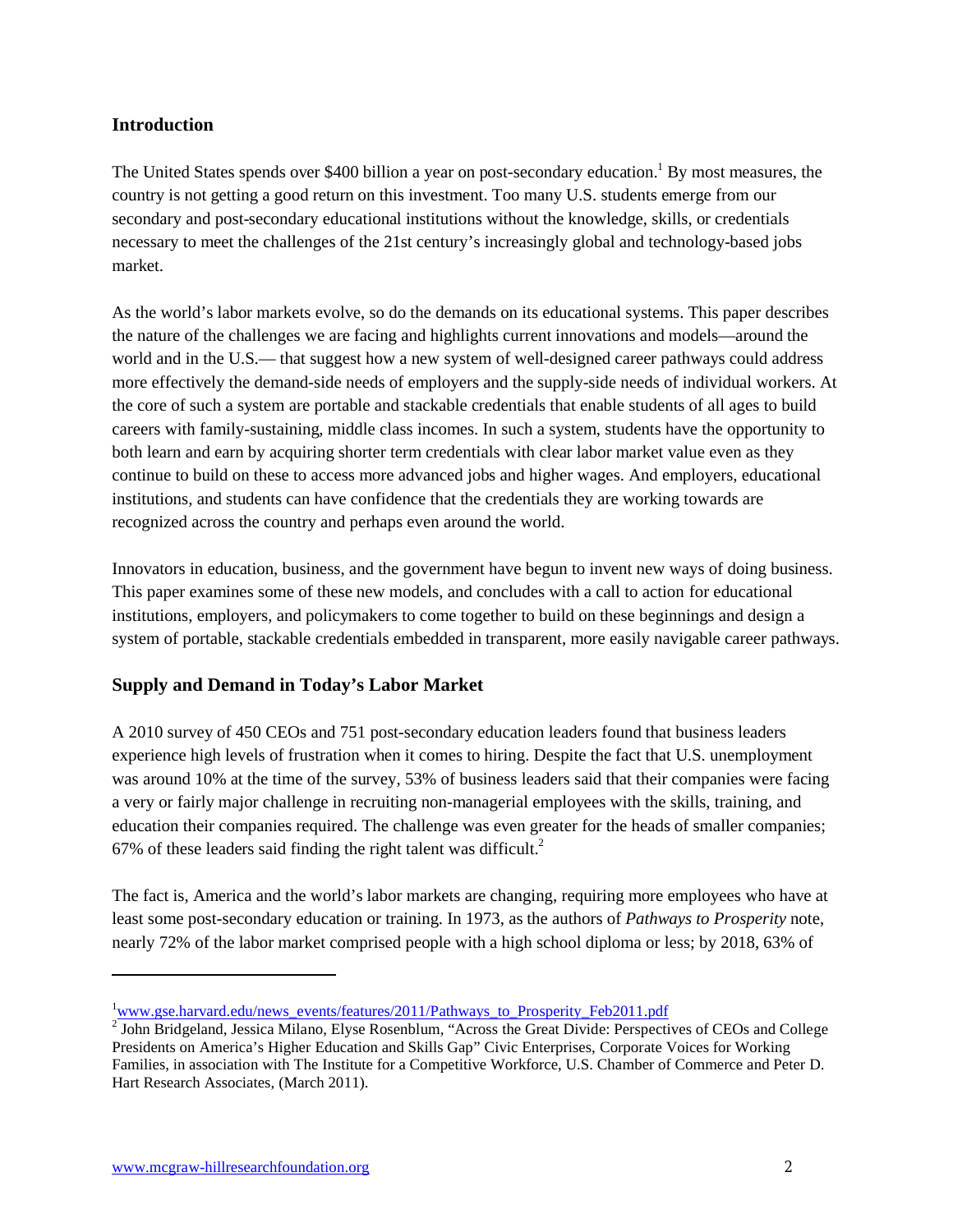American jobs will require some post-secondary education or training, with nearly one-third of all jobs available to those with an associate's degree.<sup>3</sup>

In 1973, 60% of America's high school graduates could earn a middle-class living.<sup>4</sup> But according to *Enterprising Pathways,* "by 2007, this picture had changed beyond recognition. While the total number of jobs in America had grown by 63 million, the number of jobs held by people with no post-secondary education had actually fallen by some 2 million jobs. Thus, over the past third of a century, all of the net job growth in America has been generated by positions that require at least some post-secondary education<sup>"5</sup>

In addition, there has been a sea change in the job market since the 1970s. The jobs once considered "professional" that might only require a four-year B.A. or B.S. often involve obtaining an advanced degree today. In addition, the jobs that were once considered manual labor occupations now require certain advanced and often college level skills in areas such as computing, math and biology.

There are nearly 30 million jobs available in the U.S. today that pay middle-class earnings but don't require a bachelor's degree. These "middle-skill" occupations, according to the Georgetown University Center for Education and the Workplace (CEW), include electricians, construction managers, dental hygienists, paralegals, and police officers. "While these jobs may not be as prestigious as those filled by B.A. holders," the CEW report says, "they pay a significant premium over many jobs open to those with just a high school degree." They pay, on average, \$35,000 or more per year, while some pay significantly more. Nearly 10 million jobs pay upwards of \$50,000 a year, and 3.6 million pay more than \$75,000.<sup>6</sup> More surprisingly, they pay more than many of the jobs held by those with a bachelor's degree. In fact, 27% of people with post-secondary licenses or certificates—credentials short of an associate's degree earn more than the average bachelor's degree recipient.

There are numerous job seekers who would like to be able to enter these fields. Attainment of subbaccalaureate credentials has increased; the number of occupational certificates awarded has skyrocketed more than 800% over the past 30 years, according to the CEW – but not enough to satisfy employer demand.

<sup>&</sup>lt;sup>3</sup> William C. Symonds, Robert B. Schwartz and Ronald Ferguson, "Pathways to Prosperity, Meeting the Challenge of Preparing Young Americans for the 21st Century," Harvard Graduate School of Education, (February 2011). <sup>4</sup> Anthony J. Carnevale, Nicole Smith, Jeff Strohl, "Help Wanted: Projections of Jobs and Education Requirements Through 2018: Executive Summary" Washington, DC: Center for Education and the Workforce, (June 15, 2010).

<sup>5</sup> J. Bridgeland, S. Litow, T. Mason-Elder, and G. Suh, "Enterprising Pathways: Toward a National Plan of Action for Career and Technical Education," IBM Corporation and Civic Enterprises, Presented at the Opportunity National Summit (September 2012).

<sup>6</sup> Anthony P. Carnevale, Andrew Hanson, and Tamara Jayasundera, "Career and Technical Education: Five Ways that Pay Along the Way to the B.A.," Washington, D.C.: Georgetown University Center on Education and the Workforce, (2012).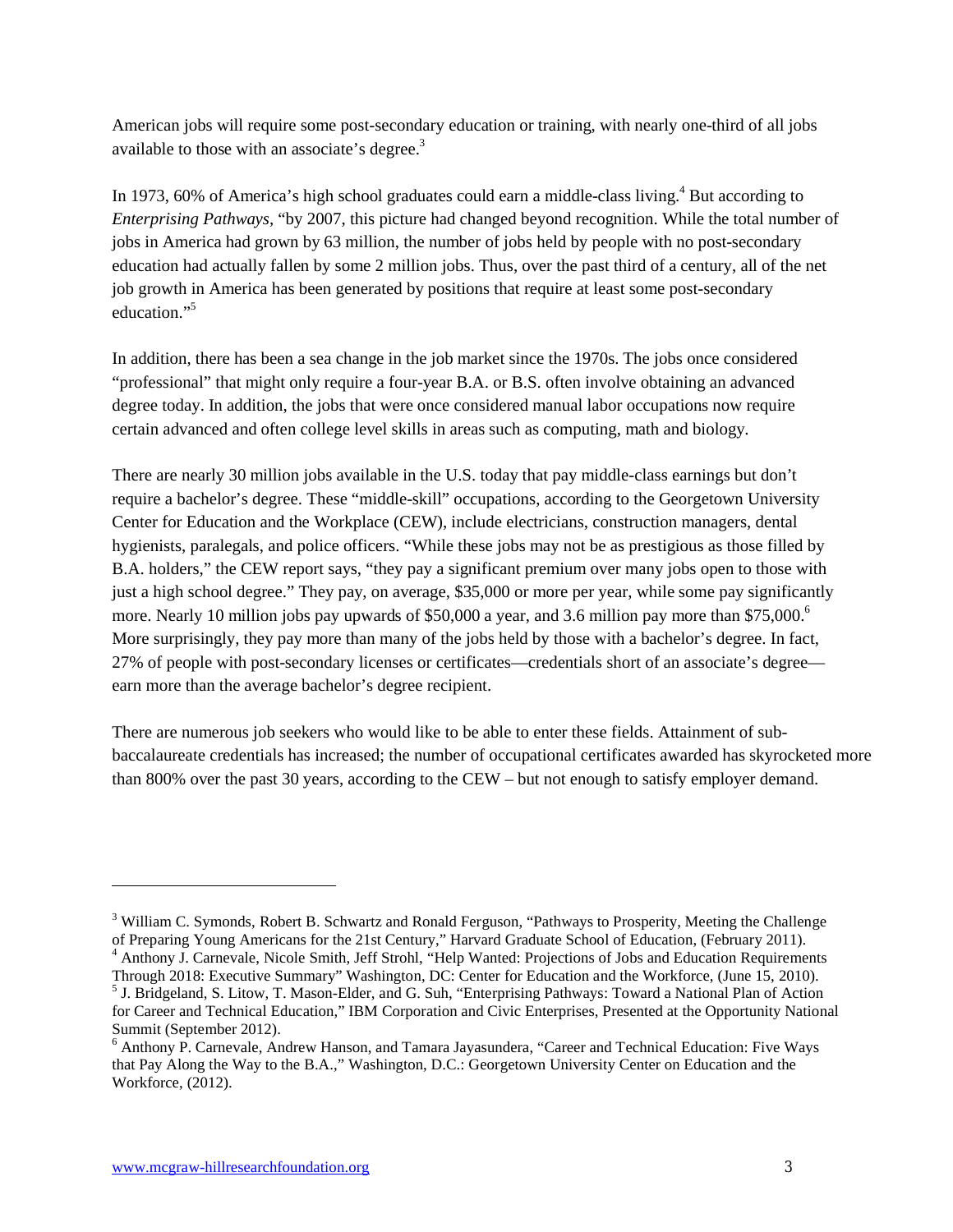For many potential workers, these credentials, and the jobs they lead to, are out of reach. There are currently 93 million Americans – over 40% of the nation's adult population – who lack the literacy levels necessary to take college-level, credit-bearing coursework.<sup>7</sup> Current education and training programs discourage all but the most determined low-skilled adults from completing a path to college, and few financial incentives would lead them to invest the time needed to become eligible for post-secondary education.<sup>8</sup>

The barriers to developing a highly skilled workforce begin in our secondary system. Only 34% of U.S. eighth grade students achieved an assessment of "proficient" or higher in a nationwide math test in 2009. That same year, U.S. high school students taking an international assessment exam ranked 13th behind industrialized nations in science and 17th in math.<sup>9</sup> Despite some recent progress, the U.S. continues to face a dropout crisis. Twenty-five percent of all students – and 60% of non-white students – leave high school before graduation. $10$ 

It is unsurprising, then, that in the U.S. post-secondary education system:

- One out of every three college students in a four-year college or university must enroll in at least one, non-credit remediation class to perform successfully at the college level, while nearly one out of every two community college students  $(43%)$  must do so;<sup>11</sup>
- Of those students at four-year colleges enrolled in remedial reading and math classes, only 17% (reading) and 27% (math) will graduate, while fewer than one in four community college students overall will earn a certificate or degree within eight years; $12$
- Only about half (56%) of students enrolled in a four-year college earn a bachelor's degree within six years, and fewer than one in three community college students (30%) obtain an associate's degree within three years; $^{13}$  and
- College degree attainment numbers only get worse for U.S. minority group students, with only 30% of young African Americans (mid-20s) in the U.S. holding an associate's degree or higher, while less than 20% of Latinos of similar age do. $^{14}$

<sup>7</sup> http://nces.ed.gov/naal/

<sup>&</sup>lt;sup>8</sup> Barbara Endel, Nate Anderson, and Jeremy Kelley, "Achieving Ambitious Goals: Case Studies of Scaling-Up Programs for Advancing Low-Skilled Adults, Jobs for the Future," (May 2011).

<sup>&</sup>lt;sup>9</sup> "Change the Equation, Why STEM?" http://changetheequation.org/why-stem (August 2012).<br><sup>10</sup> R. Balfanz, J. Bridgeland, M. Bruce, J. Hornig Fox, "Building a Grad Nation: Progress and Challenge in Ending the High School Dropout Epidemic," (Alliance for Excellent Education, America's Promise Alliance, Civic Enterprises, and the Everyone Graduates Center at Johns Hopkins University, (March 19, 2012).<br><sup>11</sup> "Enterprising Pathways," ob. cit.

<sup>&</sup>lt;sup>12</sup> National Conference of State Legislatures, Improving College Completion - Reforming Remedial Education, www.ncsl.org/issues-research/educ/improving-college-completion-reforming-remedial.aspx (August 2012).<br><sup>13</sup> Graduation rates based on 2006 data for the National Center for Higher Education Management Systems and the

National Center for Education Statistics/ Integrated Post-secondary Education Data System (NCES/IPEDS). <sup>14</sup> The College Completion Agenda: 2010 Progress Report, College Board.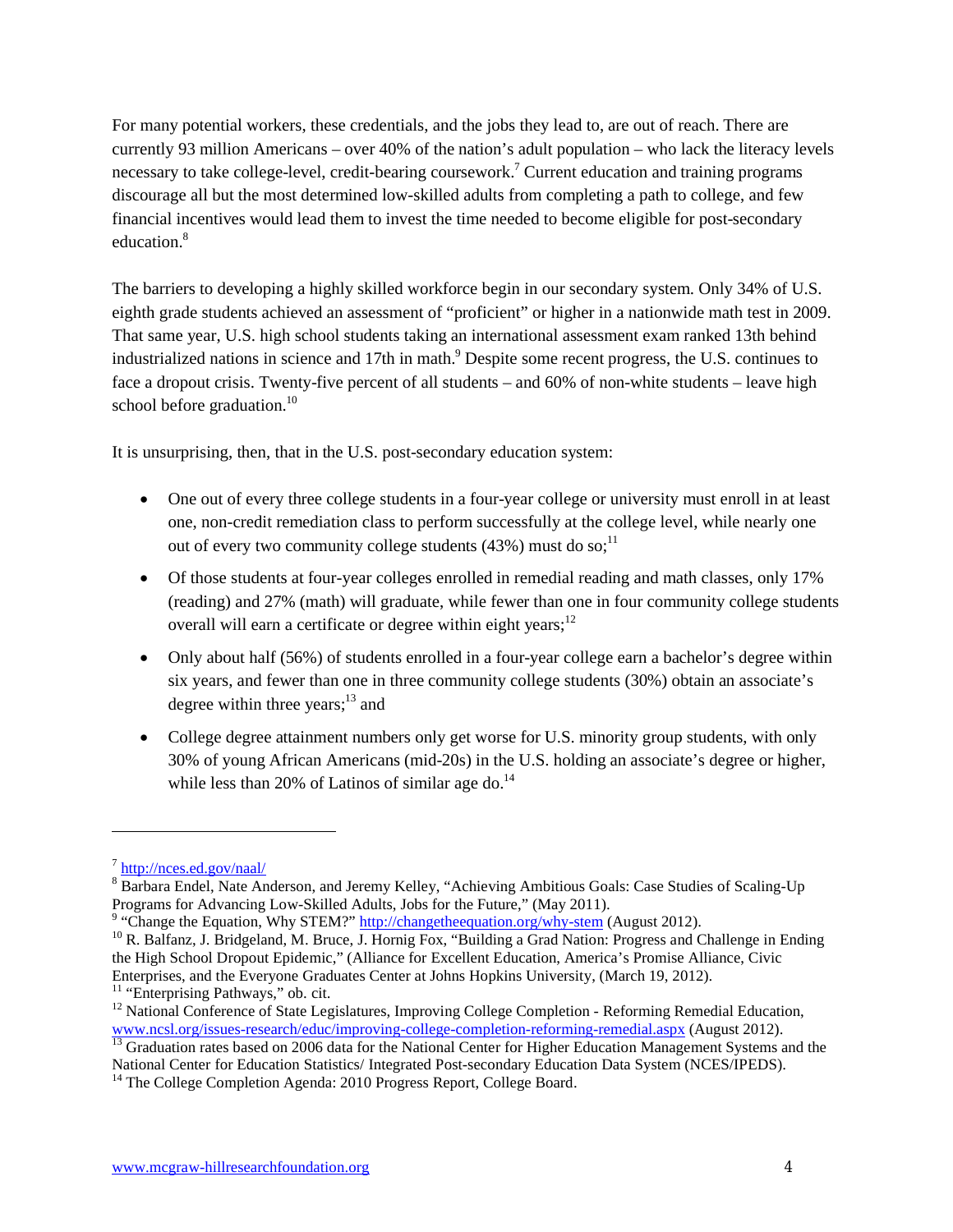Part of this problem stems from the fact that many students go into post-secondary education not only illprepared, but with minimal career goals, and a lack of understanding of their options. As the authors of the Harvard *Pathways to Prosperity* report write, "a narrowly defined 'college for all' goal—one that does not include a much stronger focus on career-oriented programs that lead to occupational credentials seems doomed to fail."<sup>15</sup> The need for more career-focused pathways is echoed by research from the Community College Research Center, which suggests that enrolling students in defined programs of study *as early as possible* can boost retention and completion rates.16

According to a recent report by Complete College America (CCA), a national nonprofit dedicated to increasing the number of Americans with college degrees or "quality career certificates,"17 many of the 1.7 million students who arrive at college needing remediation courses each year fail to graduate.<sup>18</sup> The CCA report highlights other studies and data that suggest states and students get very little for the more than \$3 billion they spend annually on remediation efforts.<sup>19</sup> Fewer than 10% of community college freshmen taking remediation will graduate within three years, according to CCA, and only 35% of fouryear college freshmen taking such courses will graduate within six years.

The failure of the U.S. K-12 education system to create and promote alternative pathways to familysustaining income, including post-secondary training outside the traditional four-year college system, has no doubt contributed to the unacceptably high dropout rate in the U.S., where 1.2 million students leave high school every year without earning a diploma." It is long past time that we broaden the range of high quality pathways that we offer to our young people beginning in high school," write the authors of *Pathways to Prosperity*. "The lessons from other countries strongly suggest that this might be the single most promising strategy for greatly increasing the percentage of young adults who earn a post-secondary degree or credential that prepares them to embark on a meaningful career."

#### **The Case for A Portable, Stackable Credentialing System**

Clearly, there are mutual needs between businesses and educational institutions, as well as between students and employers. Our current system, for a multitude of reasons, is unable to produce the workforce that employers are demanding, nor is it a good fit for the needs of today's students, who in many cases are older than the traditional college population, and need to balance the demands of work,

<sup>&</sup>lt;sup>15</sup> Pathways to Prosperity, ob. cit.<br><sup>16</sup> E.g., see: Davis Jenkins & Sung-Woo Cho. 2012. "Get With the Program: Accelerating Community College Students' Entry into and Completion of Programs of Study. New York, NY: Community College Resource Center" (http://ccrc.tc.columbia.edu/Publication.asp?UID=885); and Center for Community College Student Engagement," (2012). "A Matter of Degrees: Promising Practices for Community College Student Success (A First Look)." Austin, TX: The University of Texas at Austin, Community College Leadership Program.<br>(http://www.ccsse.org/center/resources/docs/publications/A Matter of Degrees 02-02-12.pdf).

<sup>&</sup>lt;sup>17</sup> www.completecollege.org/about/<br><sup>18</sup> National Center for Education Statistics. Digest of Education Statistics. Table 241. (2010).

<sup>&</sup>lt;sup>19</sup> Alliance for Excellent Education. "Saving Now and Saving Later: How High School Reform Can Reduce the Nation's Wasted Remediation Dollars," (May 2011).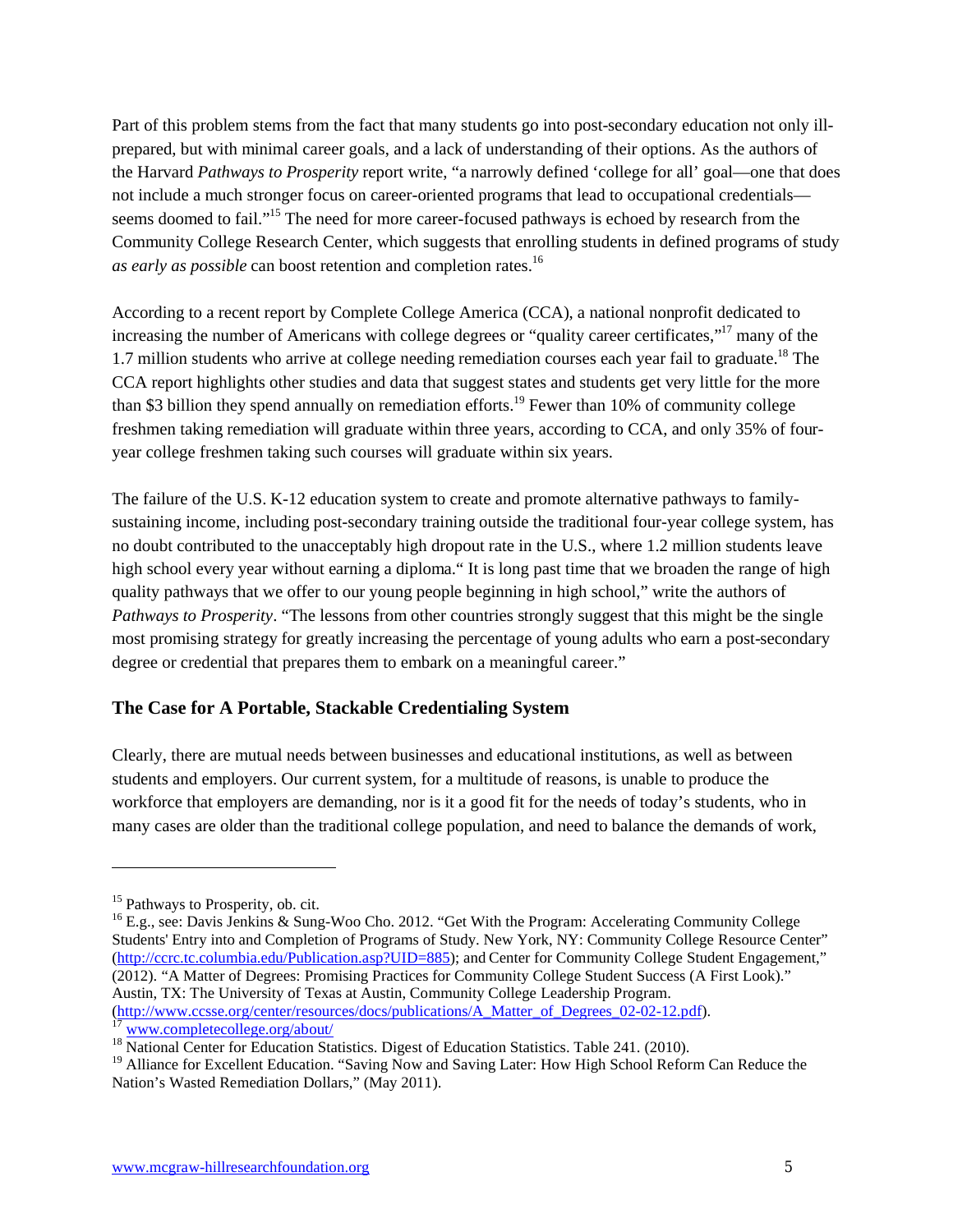school, and family. Many in the business community are also frustrated by the time it takes for community colleges and other training institutions to adapt curricula to individual industry needs. Far too often, the educational offerings at post-secondary institutions lag behind the labor needs in a community.

Even traditional-age students and parents are beginning to question the wisdom of incurring crushing student loan debt for college degrees that may never be earned, or – even when they are – turn out to be insufficient for obtaining a well-paying job. Earning a baccalaureate degree in an area of interest might seem an ideal pathway to a career, but if that degree is in a field where jobs are decreasing, or a limiting niche market, then it carries little weight in the labor market. The business community is also taking an active and even a proactive role in the education reform debate.

As Jim Clifton, author of *The Coming Jobs War*, has argued, the next worldwide challenge is the "war for good jobs," a challenge he believes will be met only when businesses and educational institutions collaborate to not only fill jobs, but make jobs<sup>20</sup>. As a result, job-specific education and training will be essential for students who will not go on to college or who will go directly from high school to the workforce. It must also be a key priority for business leaders who want to ensure a steady pipeline of trained, work-ready employees to fill the jobs of the 21st century.

"To create better outcomes for workers and economies," a recent McKinsey study concludes, "policymakers and business leaders across the globe will need to find ways to vastly improve their capacity to provide job-relevant education and training. And, in both developing and advanced economies, new approaches to job creation for low and middle-skill workers will be required."<sup>21</sup>

However, there is also a lack of understanding and communication between – not just the heretoforeseparate worlds of education and business – but also different areas of the education world (K-12, college and adult education – both public and private). Each has its own unique language and way of doing things, making it difficult for all stakeholders to arrive at a vocational or career and technical education system that can meet the needs of 21st century employers, education providers, and the students and workers seeking to acquire education and training credentials that are both "portable and stackable."

The situation is difficult, but not impossible. Things are beginning to change and move in the right direction, with many people in both education and business advocating for and taking strong action to develop educational career pathways that will provide the people most at risk of dropping out of high school or failing to graduate college with the opportunities they need to obtain and build upon such credentials.

<sup>&</sup>lt;sup>20</sup> Clifton, Jim. *The Coming Jobs War*, (NY: Gallup Press, 2011).<br><sup>21</sup> Richard Dobbs, Anu Madgvkar, Dominic Barton, Eric Labaye, James Manyika, Charles Roxburgh, Susan Lund and Siddarth Madhav, "The World at Work: Jobs, Pay and Skills for 3.5 Billion People" McKinsey Global Institute, (June, 2012).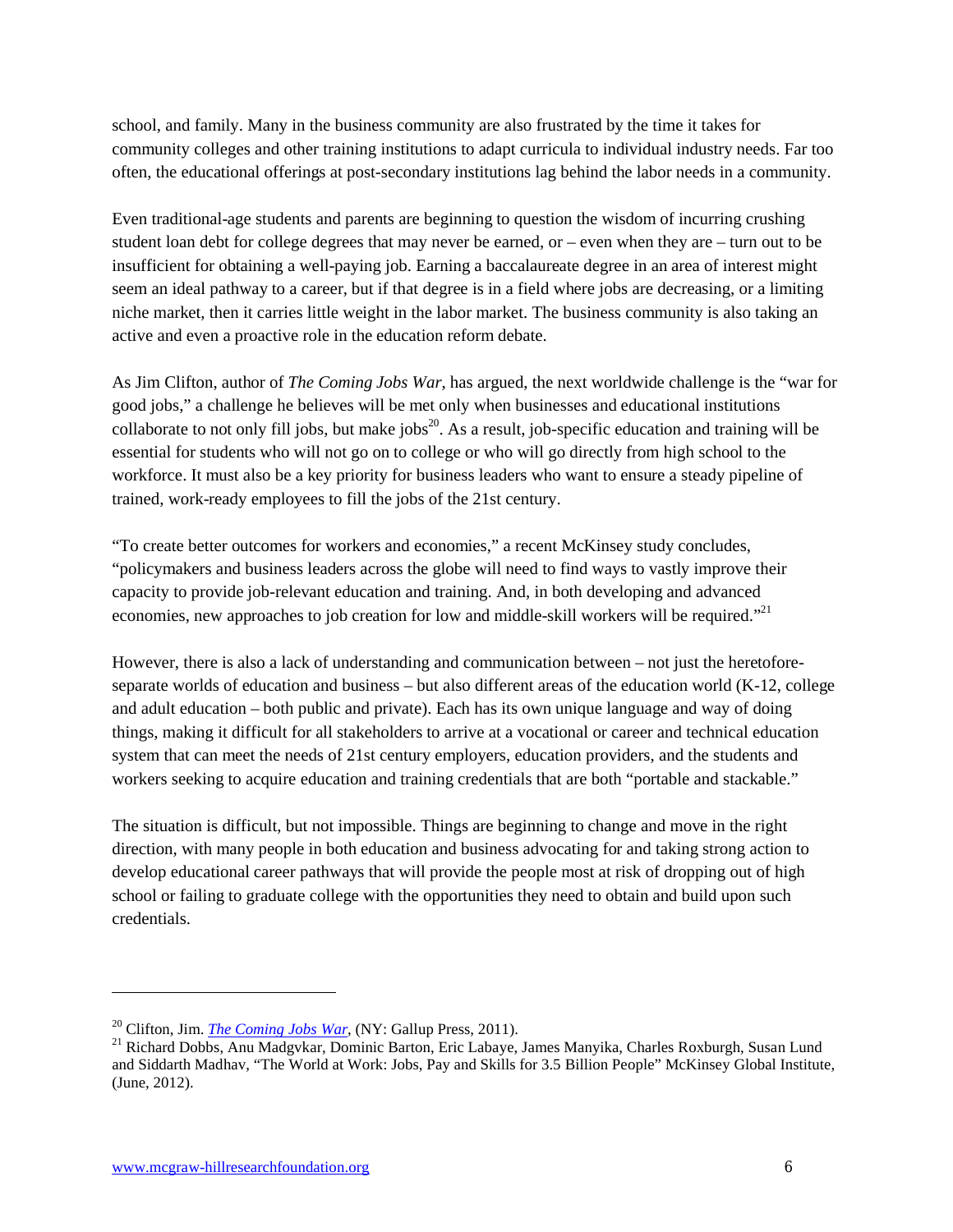These credentials would be:

- **Portable,** so that they are trusted by employers and educational institutions throughout the country and perhaps even the world. To accomplish this, they would be independently verified or accredited, as in the case of "Qualification Frameworks" that are currently being adopted around the world in such places as India, the European Commission, the Philippines, and Australia. According to the recent McKinsey report cited above<sup>22</sup>, by adopting innovative technologies. educational institutions can now reach many more students at a much lower cost. Online learning offers the promise of providing millions of students access to the best teachers and teaching systems, and can be customized to suit individual learning objectives.
- **Stackable**, so that students are able to earn shorter-term credentials with clear labor market value and then build on them to access more advanced jobs and higher wages. These stackable postsecondary certificates and credentials would offer an accelerated entrance to the job market, which is essential for students who need to work while in school and may not be able to wait four to six years to finally earn a marketable credential. "The majority (51%) of post-secondary certificate programs take less than a year of instructional time to complete, while 41% take between one and two years."23 Stackable credentials also increase the persistence and motivation of the learner by offering smaller, yet recognized subgoals.
- **Part of a Career Pathways System,** with clear education, training strategies, mechanisms, and supports for moving from the acquisition of core skills and credentials for job entry on through increasingly higher levels of relevant skills and credentials to advance to higher levels of employment within sectors and industries.

Pathways to careers are a good metaphor for this new system of portable, stackable career credentials; a pathway that can lead to a secure, family-sustaining career and a solidly middle-class life-style for those who might otherwise not make it – rather than a "bridge," as the discredited remediation system has been called by CCA and others. A bridge, after all, is an artifact used by all comers to help people over an obstacle – a river or chasm – some impediment that blocks the way. But a career pathway can be an individualized course of study and training that builds upon a person's unique talents and strengths at their own pace, incenting them along the way to continue onward and upward to increasing rewards.

<sup>&</sup>lt;sup>22</sup> Ibid.<br><sup>23</sup> Anthony P. Carnevale "Career and Technical Education: Five Ways that Pay Along the Way to the B.A.", et. al., ob. cit.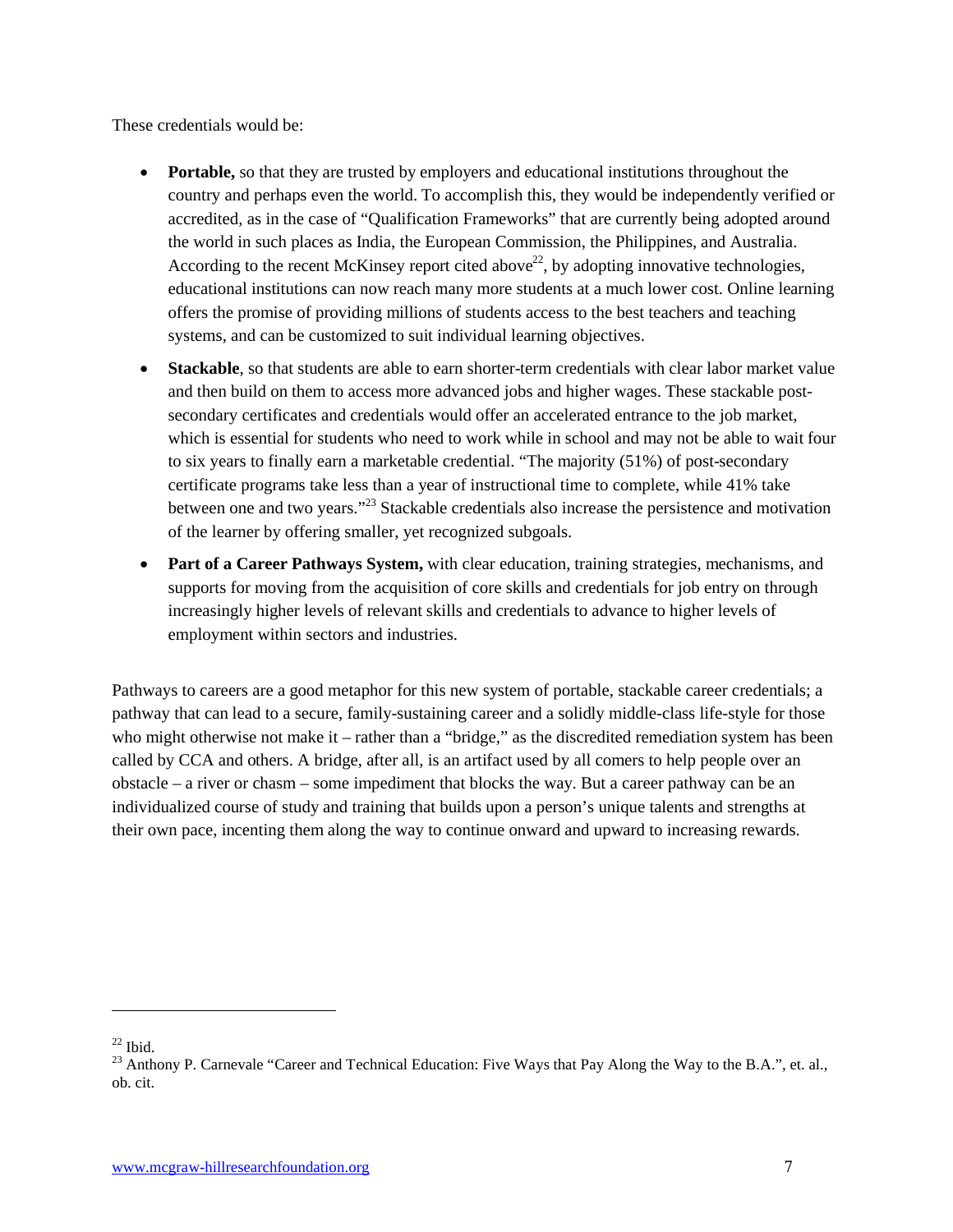#### **Certificates, Certifications, Post-Secondary Degrees, Licenses and Credentials What's the Difference?**

The skills mismatch is currently made more complicated by the fact that the U.S. lacks a coherent, transparent system for earning and awarding post-secondary credentials.

The array of possible credentials includes diplomas, occupational certificates, certifications, degrees, occupational licenses, apprenticeship certificates, and specific skills certificates and certifications within one or more industries or occupations.<sup>24</sup> Credentials can be acquired through a variety of means: employer-based training, industry-based certifications, apprenticeships, post-secondary certificates and associate's degrees (which often include or lead to certificates). 25

Jim Henderson, vice president of certification testing and development firm Castle Worldwide, says that the distinctions between a license, a registration and a certificate can easily become blurred. "We call them 'registered nurses,'" Henderson explains, "but you can't be a registered nurse without being licensed. We call them 'certified teachers,' but that also is [a license], because you can't teach in a public school without meeting [state] license[ing] requirements."<sup>26</sup>

If this sounds confusing, it's because it is. All parties -- students, educators and employers – would be better served by a common understanding of the labor market value of any given credential.

A license refers to documentation granted by a governmental agency, typically at the state level, that confirms the license holder has met the state standards for practicing a particular profession.<sup>27</sup> A license is required before one can work in certain occupations. Licensure is the most restrictive form of professional and occupational regulation. If you do not have a license to practice your profession in the state in which you would like to ply your trade, you cannot do so legally. Educators, for example, must be licensed to teach in the K-12 system by the state in which they work. If a teacher moves to a different state, he/she must take the licensing exam offered by his/her new state.

Industry certification is less tightly restricted. Certification typically refers to documentation by exam or a record of work-related skill, verified by an external organization (e.g., an industry association) that the holder of the certification has demonstrated a level of skill attainment that a potential or current employer would value.

<sup>&</sup>lt;sup>24</sup> U.S. Department of Labor TEGL 15-10<br><sup>25</sup> Anthony P. Carnevale and Donna M. Desrochers, "Help Wanted Credentials Required: Community Colleges in the Knowledge Economy, American Association of Community Colleges," (2001).

<sup>&</sup>lt;sup>26</sup>www.isa.org/Content/NavigationMenu/Products\_and\_Services/Certification3/Certified\_Automation\_Professional1 /CAP\_Newsletter/200406CAPNewsletter.pdf

 $^{27}$  Commercial airline and other pilots in the U.S., for example, must obtain their licenses from the Federal Aviation Administration, and the Coast Guard issues licenses for some shore and inland water transportation occupations.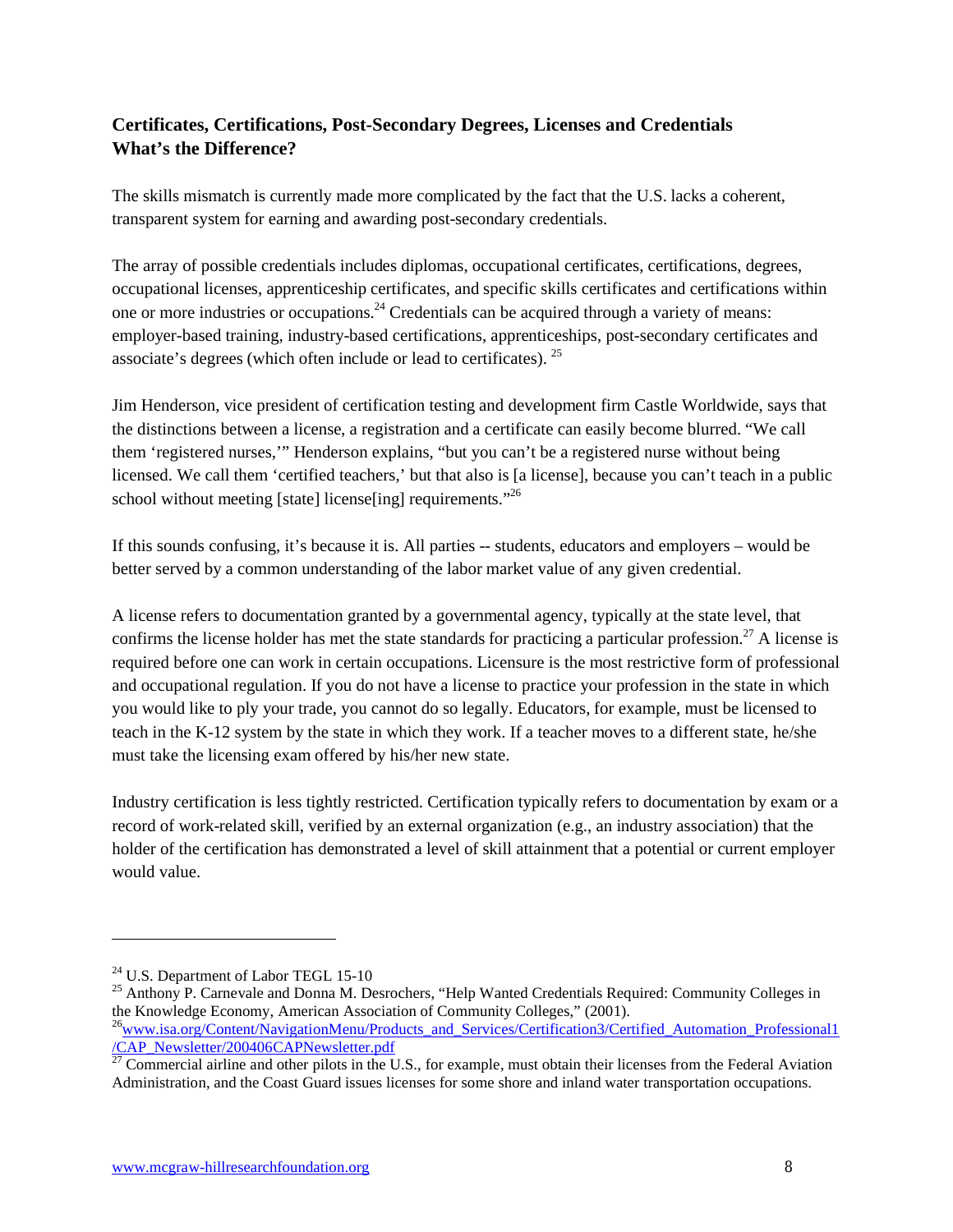There is significant confusion about the difference between industry-certification, as defined above, and certificates. "The essential difference," explains Anthony P. Carnevale of CEW, "is that certificates are earned through seat time in a classroom, and industry-based certifications are awarded based on performance on a test, irrespective of where the learning occurs."28

Certificates are granted by educational institutions, reflecting completion of a curriculum designed to provide those who earn the certificate with qualifications for success in particular occupations. Certificates granted by post-secondary institutions tend to require fewer hours of coursework and a narrower curriculum of a BA or two-year associate's degree.

In addition to credentials related to specific fields, there is also a growing interest in credentials that reflect general work readiness. This is in line with the thinking of Anthony J. Carnevale and his colleagues, who say that to be employable in today's labor market, "workers must have both content knowledge and effective workplace skills." They need to have and demonstrate expertise in their fields, as well as a comprehensive set of core career competencies. These skills and competencies include critical thinking, problem solving, teamwork, communication, and leadership and creativity. A high regard for ethical behavior and the ability to work cross-culturally also are required, as is some college education, or a vocational certificate.<sup>29</sup>

Three of the more common work readiness assessments/credentials are:

- The Workforce Skills Certification System of the Comprehensive Adult Student Assessment Systems together with Learning Resources, Inc.;
- The National Work Readiness Credential of the National Work Readiness Council; and
- ACT's National Career Readiness Certificate (NCRC), a job skills assessment system that measures foundational and soft skills to help employers select, hire, train, develop, and retain a high-performance workforce.<sup>30</sup>

#### **What the Rest of the World Is Doing to Create More Skilled Workers**

The skills gap is not just a U.S. problem. The 2012 report from the McKinsey Global Institute, mentioned above, found the economic forces that have caused skill imbalances in recent years will likely grow stronger, and that similar mismatches between the skills workers can offer and those that employers need

<sup>&</sup>lt;sup>28</sup> Anthony P. Carnevale, Stephen J. Rose, and Andrew. R. Hanson, Certificates: Gateway to Gainful Employment and College Degrees, Georgetown University Center on Education and the Workforce, (June 2012).<br><sup>29</sup> Help Wanted, ibid.

<sup>&</sup>lt;sup>30</sup> James Parker and Gail Spangenberg, "Random Acts of Progress: Certification of Readiness for Jobs and College, Council for the Advancement of Adult Literacy," (CAAL), ( March 30, 2012). *[Note: This paper was funded, in part, by The McGraw-Hill Companies, Inc., and the late Harold W. McGraw, Jr., among other institutional and individual donors.]*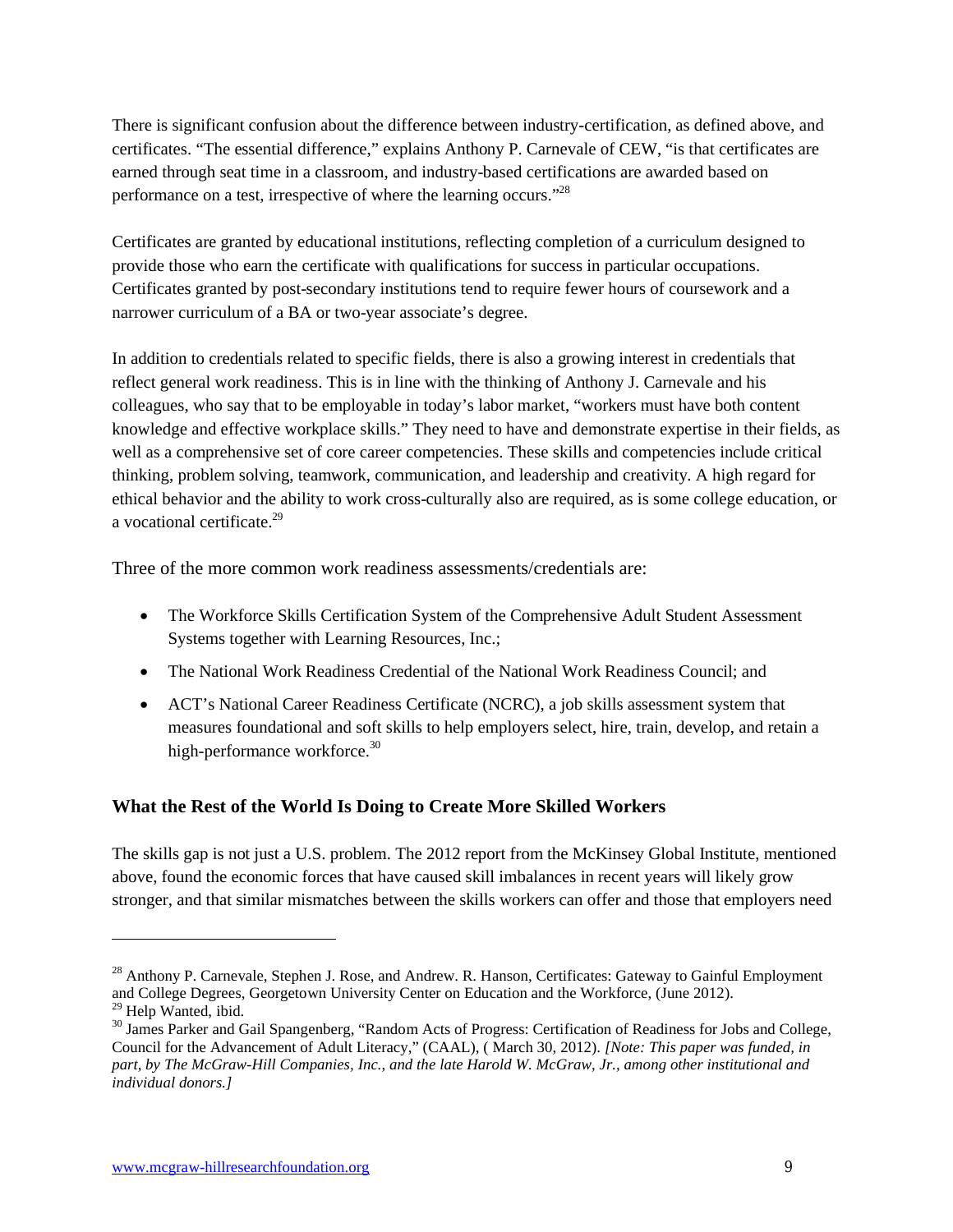will begin appearing in developing countries as well. "If [recent] trends persist," the authors write, "and absent a massive global effort to improve worker skills, they are likely to do so – there will be far too few workers with the advanced skills needed to drive a high productivity economy and far too few job opportunities for low-skilled workers."

The most significant imbalances that might arise, according to the McKinsey study, include:

- A potential shortage of about 38 to 40 million high-skill workers, or 13% of the projected demand for such workers;
- A potential surplus of 90 to 95 million low-skill workers around the world, or about 10% of the supply for such workers; and
- A potential shortage of nearly 45 million medium-skill workers in developing countries, or about 15% of the demand for such workers.

In addition, the McKinsey study notes that new workers will enter the workforce at a slower pace over the next two decades, as members of the large baby boom generation continue to reach retirement age. The annual growth rate of the global workforce will fall, the authors' predict, from about 1.4% annually to 1% between now and 2030.

As a result, developing a system of industry-recognized, portable, stackable certifications is where education and business needs to focus today. This is true globally – not just in developed parts of the world, but in developing nations and emerging markets, too. And other countries have developed promising strategies to address this need – strategies the U.S. could learn from.

Consider that as many as 40% of secondary students in the nation of Austria graduate with an industryrecognized technical apprenticeship certificate.<sup>31</sup> Once earned, that certificate allows a recent high school graduate to go anywhere in the European Union (EU) and find work. The EU may have more than its share of economic problems lately, but education authorities and the public there do seem to understand that students with a technical passion can enjoy a career that leads to family-sustaining wages even if it does not involve a four-year college degree.

That said, it is worth pointing out that even those countries already committed to providing their young people with a first-rate career and technical education are not immune to global trends, nor are they standing still or resting on their laurels. Many countries, such as Australia, South Korea, India, Singapore,

 $31$  www.mutual-learning-

employment.net/uploads/ModuleXtender/PeerReviews/95/Peer\_Country\_paper\_Austria.pdf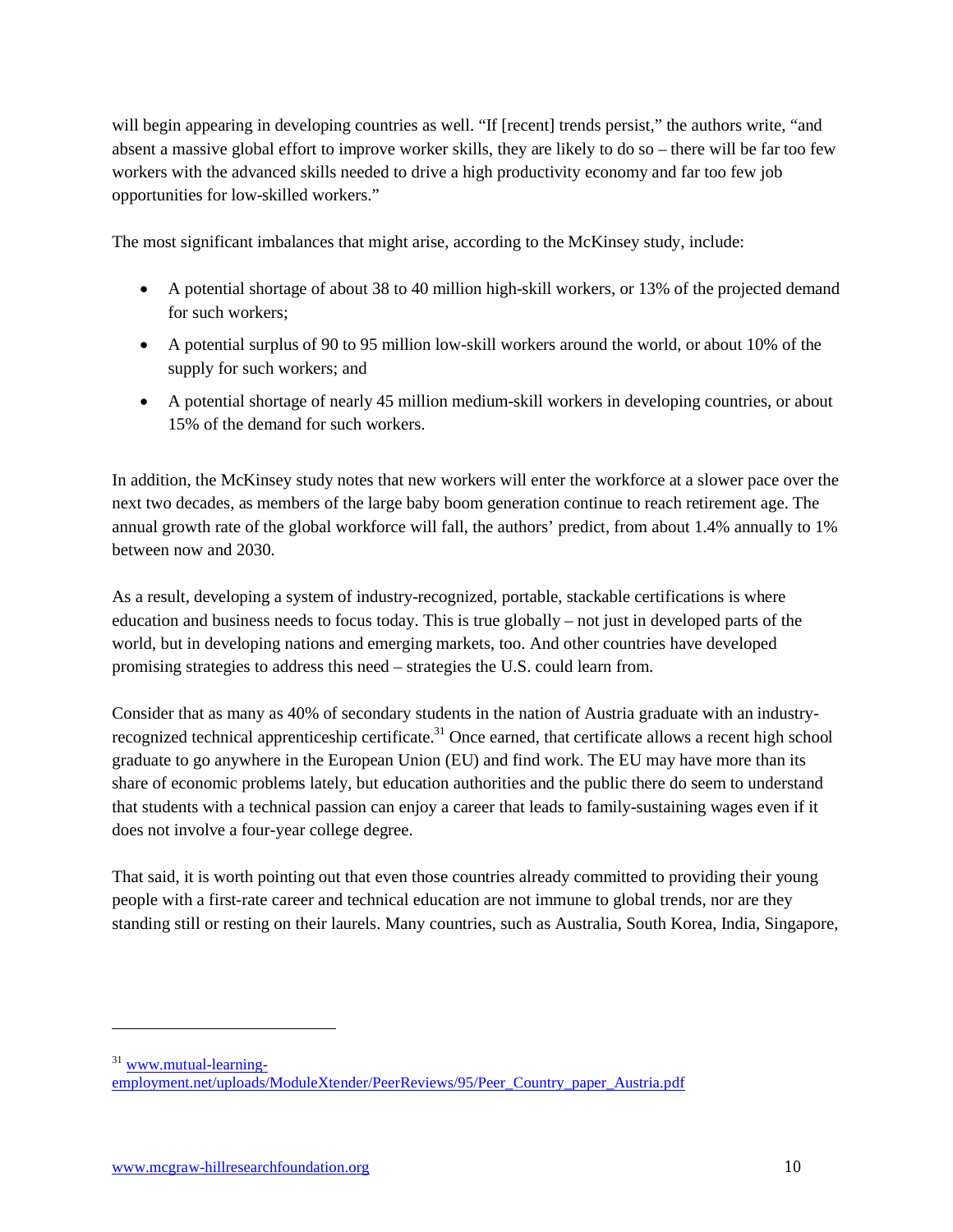China and the member nations of the EU, are actively seeking to formalize and validate their systems of earning and awarding occupational credentials, especially industry-recognized certificates. The goal is to ensure the certificates their citizens earn are "portable and stackable;" (i.e., widely recognized), accepted nationally or internationally, and offer clear and consistent pathways from student or apprentice to trained worker and, eventually, technical mastery of specific skills.

#### *Qualifications Frameworks*

Internationally, governments are working to create frameworks and pathways that will improve the education of their labor force. Qualification Frameworks have been, or are in the process of being, adopted by Australia, India, the European Commission, and the Philippines. As an example, the European Qualifications Framework (EQF) "acts as a translation device to make national qualifications more readable across Europe, promoting workers' and learners' mobility between countries and facilitating their lifelong learning. The core of the EQF concerns eight reference levels describing what a learner knows, understands and is able to do – 'learning outcomes'. Levels of national qualifications will be placed at one of the central reference levels, ranging from basic (Level 1) to advanced (Level 8). This will enable a much easier comparison between national qualifications and should also mean that people do not have to repeat their learning if they move to another country. The EQF applies to all types of education, training and qualifications, from school education to academic, professional and vocational. This approach shifts the focus from the traditional system that emphasizes 'learning inputs,' such as the length of a learning experience, or type of institution. It also encourages lifelong learning by promoting the validation of nonformal and informal learning."32

Another example of an approach to maintaining consistency across systems and countries is the Independent Organization for Standards (ISO), which just released its revised ISO/IEC 17024 standard for a personnel certification programs this past summer.<sup>33</sup> The new 17024 provides quality standards for bodies that certify personnel. ISO standards are often used to validate the quality of products, and they are trusted around the world. In this case, they are providing a global benchmark for a personnel certification program, ensuring such programs operate in a consistent, comparable and reliable manner worldwide.

Personnel certification has become an important element in verifying the competence of an increasingly mobile and global workforce, underscoring the value of industry-recognized credentials that can be carried across national borders. In response to this growing need, the new and improved ISO/IEC

 $\frac{32 \text{ http://ec.europa.eu/education/lifelong-learning-policy/eqf_en.htm}}{33 \text{ www.iso.org/iso/home/news~index/news~archive/news.htm?refid=Ref1625}}$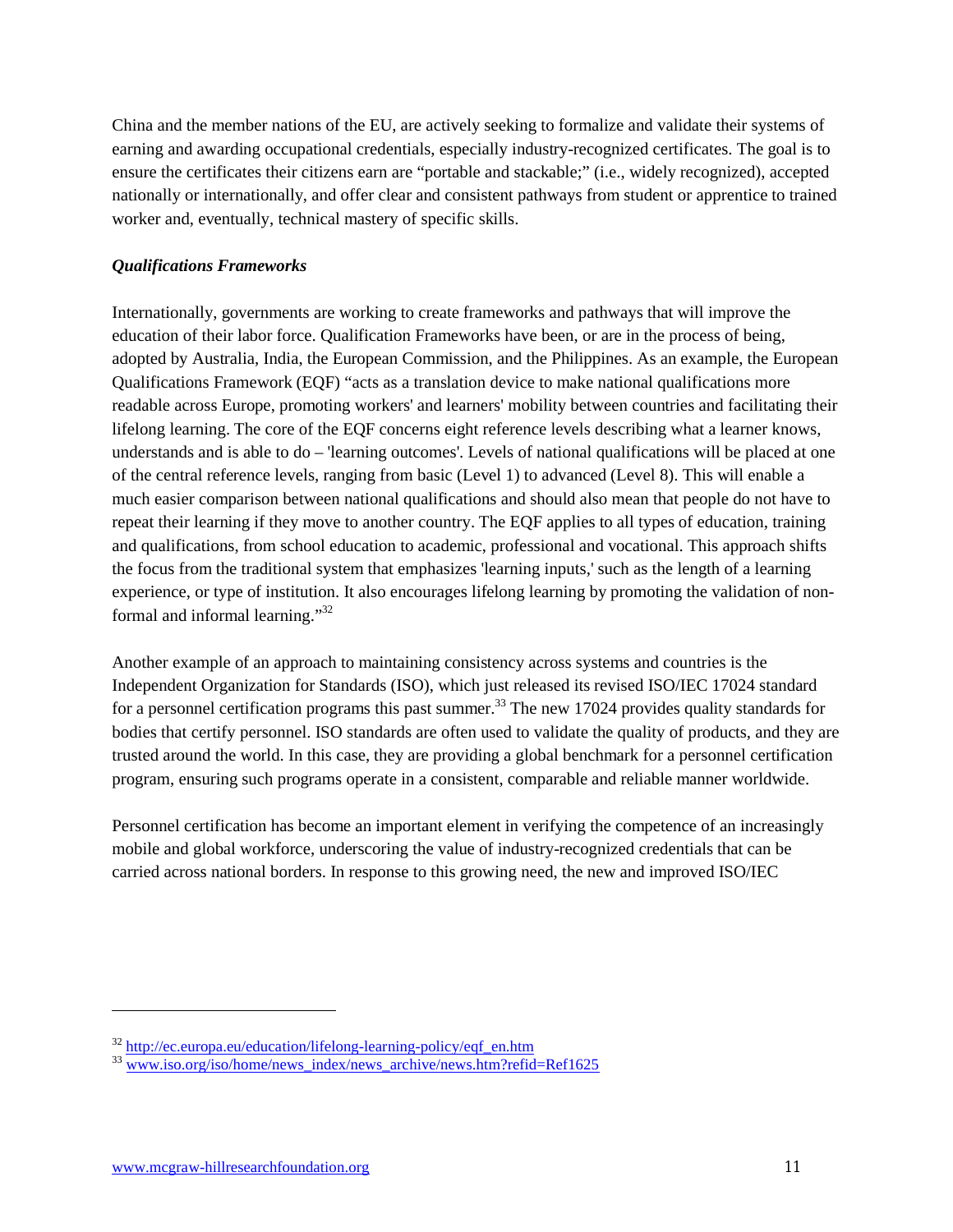International Standard 17024 seeks to provide an evaluation of conformity to the standards for certifying the competence of personnel in different occupations or professions.

#### *Apprenticeship Systems in Europe*

Apprenticeship-type systems, including dual Vocational Education and Technical (VET) programs that combine school attendance with work, are prevalent and well established in the European Member States, according to a European Commission report released in early 2012.<sup>34</sup> In Germany and Switzerland, for example, apprenticeship is a major element of transition from school to work for 40% to 70% of high school students and recent high school graduates.<sup>35</sup>

The European Union (EU) report notes that approximately 3.7 million EU students pursue strictly company-based apprenticeship studies, according to 2009 data. Another 5.7 million students attend mainly school-based VET programs that involve some compulsory work-based training. The countries with the highest numbers of VET students following apprenticeships are the largest EU countries, but Germany and Austria are significant for the impact their programs have on their societies. Approximately 70% of companies with 50 or more employees in Germany participate in the system. And, in 2009, the apprenticeship statistics of the Austrian Federal Economic Chamber detailed some 40,000 companies training as many as 132,000 apprentices. It is also significant to note that Germany enjoys a youth unemployment rate that is half the OECD average. $36$ 

The main German VET path is a dual system where the apprentice is trained in a commercial enterprise three or four days a week and in the vocational school for one or two days. Programs usually last three years, with some occupations only requiring two. Twenty percent of students in the German dual system return to higher education after completing the dual program. In Austria in 2006, the Vocational Training Act was amended to provide a legal basis for modularizing apprenticeships, making Austria's VET system more stackable and more responsive to industry sector needs.

"By combining practical, in-company training with theoretical instruction," the EU Commission report states, "students have the chance to acquire two qualifications at once … a vocational training qualification and an academic degree. Dual courses of study are an especially innovative, attractive and practical way of studying that has enjoyed increasing popularity" in the EU.

<sup>&</sup>lt;sup>34</sup> Apprenticeship Supply in the Member States of the European Union, Final Report, European Commission, Directorate-General for Employment, Social Affairs and Inclusion. Unit C3. (January 2012).

<sup>&</sup>lt;sup>35"</sup> Career and Technical Education: Five Ways That Pay Along the Way to a B.A.," by Anthony P. Carnevale, et. al, ob. cit.

<sup>&</sup>lt;sup>36</sup> McKinsey Global Institute, "The World at Work: Jobs, Pay and Skills for 3.5 Billion People. by Richard Dobbs, et. al, ob. cit.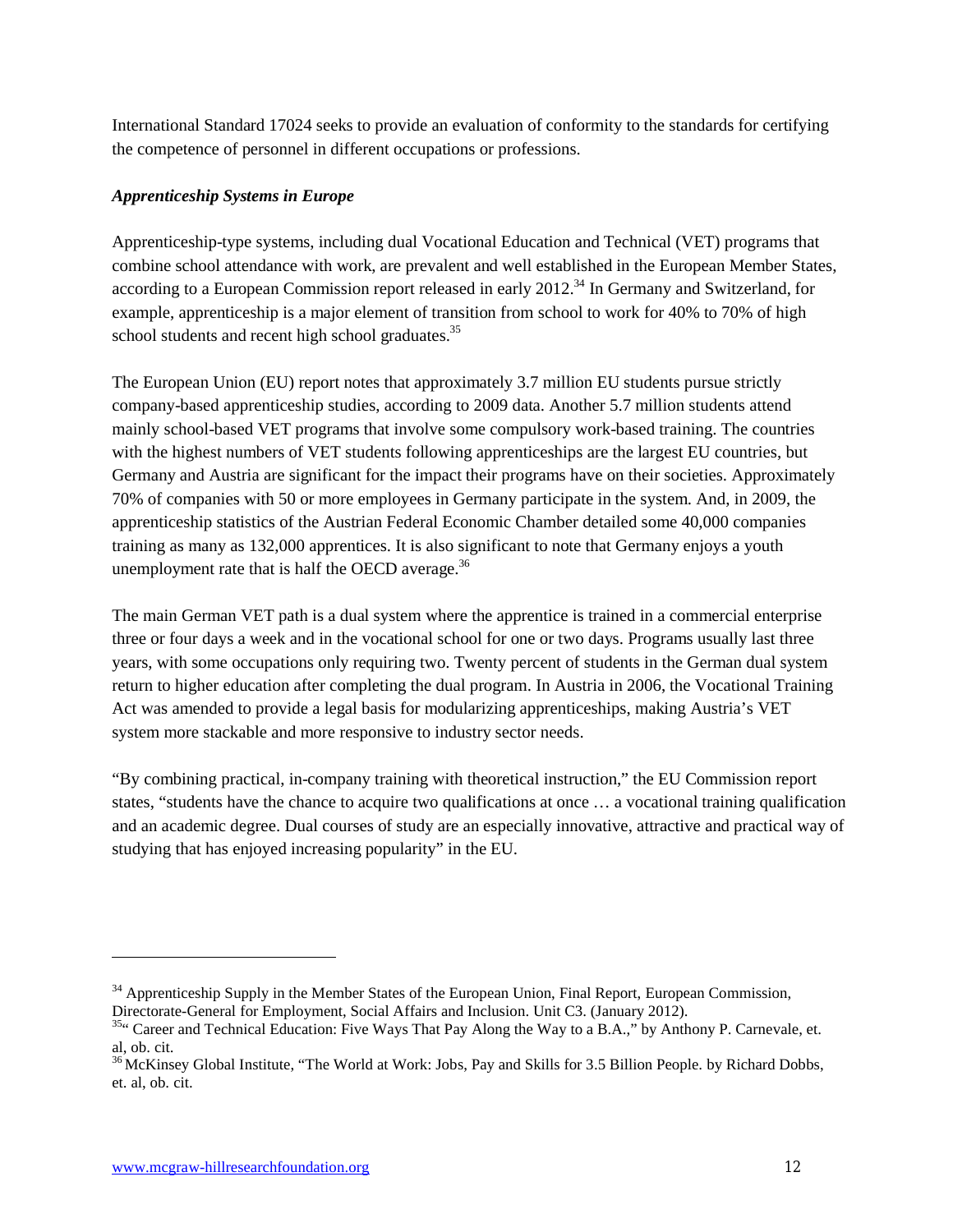#### *Career Pathways in Ontario, Canada*

Over the past two decades, the Government of Ontario has launched two initiatives with the aim of providing career pathways to high school students, thereby increasing the high school graduation rate.

The first initiative, the School College Work Initiative (SCWI), was launched in 1997 to "build and sustain better linkages between the college system and the secondary school system and to support expanded and improved transitions by secondary students to college." According to David Armstrong, project officer with the SCWI, "This is a strategic goal for the Government of Ontario and a high priority for the Ministry of Education and the Ministry of Training, Colleges and Universities."

The SCWI has a mandate to fund activities, programs and forums that have focused on this goal by:

- Aligning curriculum between secondary schools and colleges;
- Articulating pathways to college and apprenticeship programs for students;
- Increasing the understanding of the educational and career opportunities for students through colleges as a post-secondary destination; and
- Linking teachers in the college and secondary panels through discussion seminars, professional development and exchange, and internship opportunities.

In 2005-06, the SCWI mandate was extended to include the funding of programs to expand the availability of dual credit programs involving the two systems.

A second initiative in Ontario is the Specialist High Skills Major (SHSM) program. A SHSM is a ministryapproved specialized program that allows students to focus their learning on a specific economic sector (such as Agriculture, Energy, Health and Wellness, or Technology) while meeting the requirements to graduate from secondary school. It also assists in their transition after graduation to apprenticeship training, college, university or the workplace. Students receive SHSM's seal on their diploma when they:

- Complete a specific bundle of 8 to 10 courses in the student's selected field;
- Earn valuable industry certifications including first aid and CPR qualifications; and
- Gain important skills on the job with employers."  $37$

The 2011-12 school year offered the SHSM diploma in: Agriculture; Arts and Culture; Aviation/Aerospace; Business; Construction; Energy; Environment; Forestry; Health and Wellness; Horticulture and Landscaping; Hospitality and Tourism; Information and Communications; Technology;

<sup>37</sup> www.edu.gov.on.ca/morestudentsuccess/SHSM.asp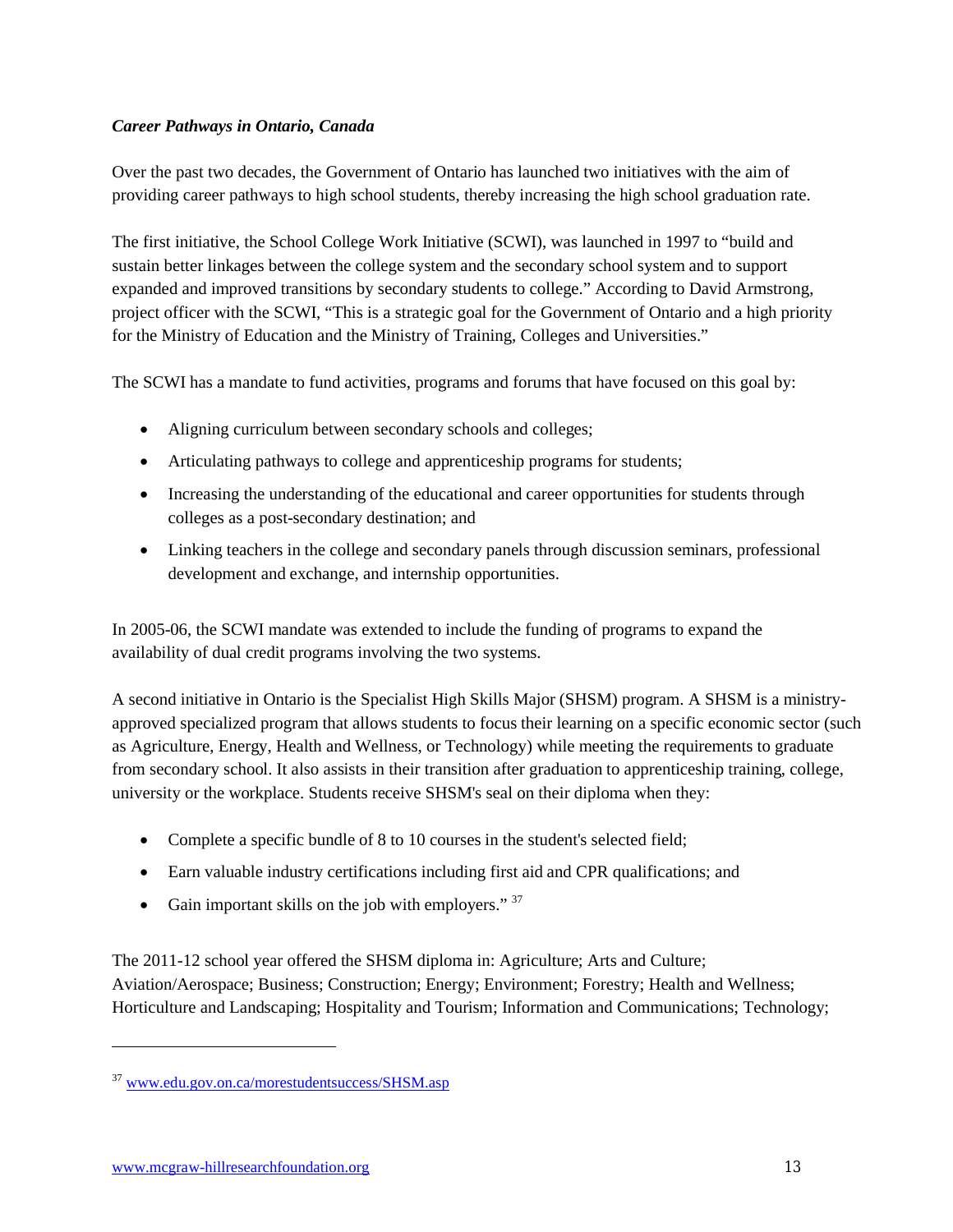Justice, Community Safety, and Emergency Services; Manufacturing; Mining; Non-profit; Sports; and Transportation.

Students who successfully complete the SHSM receive:

- An Ontario Secondary School Diploma with an embossed red seal;
- A SHSM Record documenting his/her achievement; and
- Formal recognition on his/her Ontario Student Transcript.

However, it is difficult to make comparisons among countries because of the relative impact of the social safety net in most of these countries. The ability to work in Germany or Canada is bolstered by a national health care system, so part-time work and study can be undertaken without jeopardy. Part-time work in the U.S., however, almost never provides health care, maternity leave or paid sick days, and these benefits are increasingly rare among full-time vocational work.

#### *Australia*

In Australia, the role of apprenticeships and technical training has been expanded in recent years, reaching participation levels similar to those in central European countries.<sup>38</sup>

Recently, the Australian government implemented funding models where the purchasing power rests with those at the end of the training pipeline – employers and industry. These "client-" or "demand-driven" models differ from "input-driven" models, where training providers are funded directly. A key goal of these models is to encourage industry to support accredited training by ensuring that the training is relevant to the client's workforce development and training needs.

An example is Australia's National Workforce Development Fund. Under this model, funding is provided by both the enterprise seeking trained workers and the Australian government, with an eye toward supporting the workforce development and business needs identified by the companies and industries involved  $39$ 

In addition, Australia's VETiS (Vocational Education and Training in Schools) program is offered in more than 90% of secondary schools, enrolling about 40% of eligible students. In 2010, 230,000 students were enrolled  $40$ 

<sup>38</sup> Lerman, (2009).

<sup>39</sup> OECD (2012), "Better Skills, Better Jobs, Better Lives: A Strategic Approach to Skills Policies," OECD Publishing. http://dx.doi.org/10.1787/9789264177338-en<br><sup>40</sup> "The World at Work: Jobs, Pay and Skills for 3.5 Billion People," ob. cit.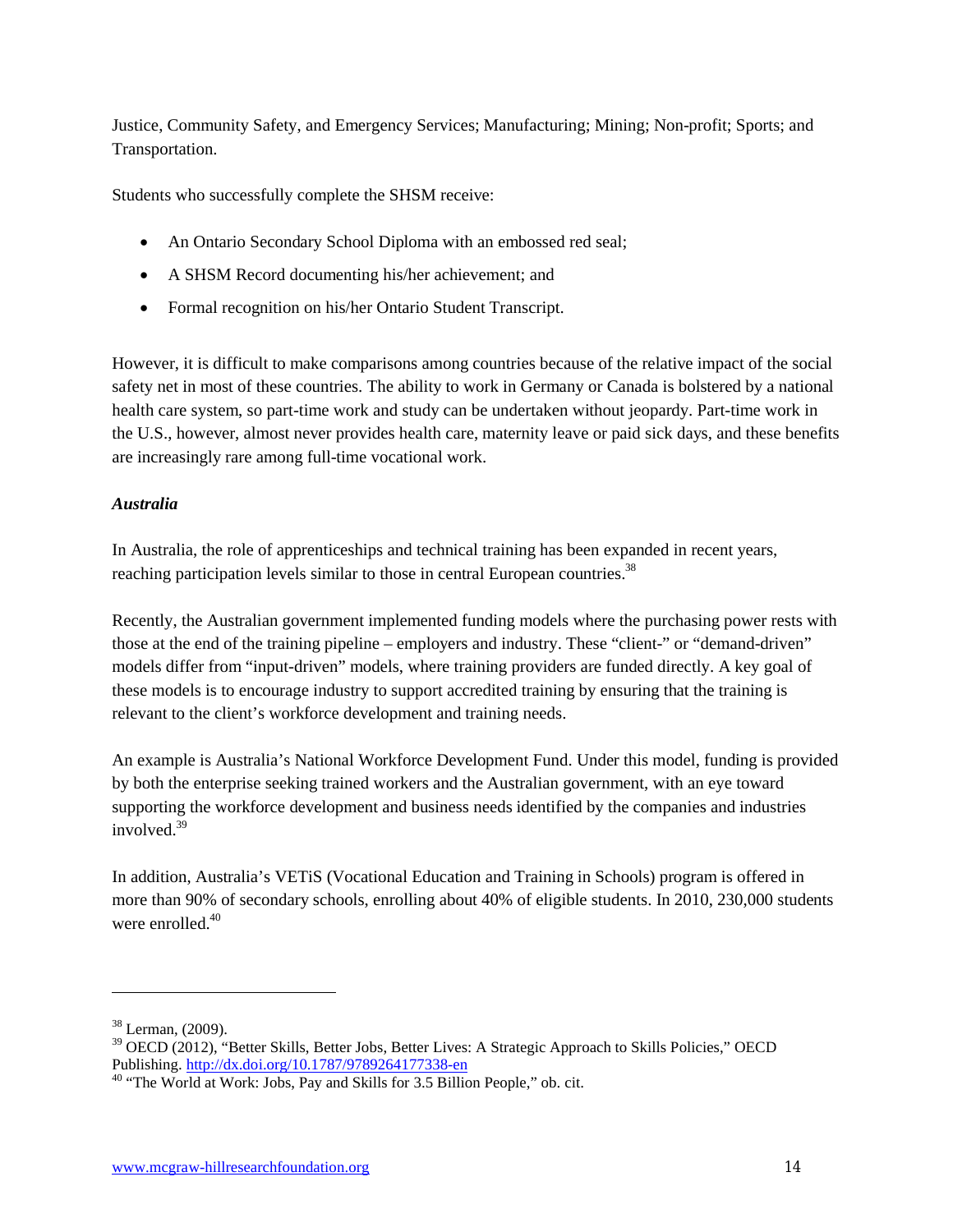#### *Initiatives in Asia*

Similarly, in India, the National Skills Development Corporation, a public-private partnership, focuses on funding skill-building initiatives through industry skill-councils. The task of the National Skills Development Corporation is to train 500 million people in the Indian labor force by 2020.

In China, the Zhongzhi Beifang Automotive Vocational Training School is a private, for-profit company that provides automotive vocational training to as many as 100,000 students in partnership with major auto manufacturers<sup>41</sup>

#### **Challenges and Opportunities in the U.S.**

For decades, students in the U.S. have been told that they must go to a four-year college. This emphasis has proven to be faulty guidance, as not all careers require a four-year college degree, nor does everyone need a baccalaureate degree to be successful. As William Symonds of *Pathways to Prosperity* notes, "the United States is increasingly an outlier in its approach to education and youth development. While we continue to overemphasize the academic, four-year-college pathway, other nations are increasingly embracing high-quality vocational education. If we hope to regain our leadership in education, we must adopt a broader approach, one that puts far more emphasis on development of a world-class, rigorous system of multiple pathways."<sup>42</sup>

Potential obstacles to developing a system of stackable, portable credentials in the U.S. include the following:

- U.S. education at the secondary level is driven by individual states and local districts, making it more difficult to establish a nationwide system of credentialing than it is in other countries where education is often managed and run at the federal level;
- The number of stakeholders with an interest in this issue is large and varied and includes the K-12 education community, the very different college and university post-secondary world, the even more different adult workforce career and technical education community, the business community, small business employers, students, certificate and certification grantors, teachers, professionals and parents. These are just some of the widely different groups that have a serious interest and sometimes competing interests – when it comes to how a nationwide system of trusted, portable, stackable certificates might be established and run.

<sup>&</sup>lt;sup>41</sup> Ibid.<br><sup>42</sup> "The Career Pathways Effect: Linking Education and Economic Prosperity". A joint publication of CORD and NASDCTE (October 2012).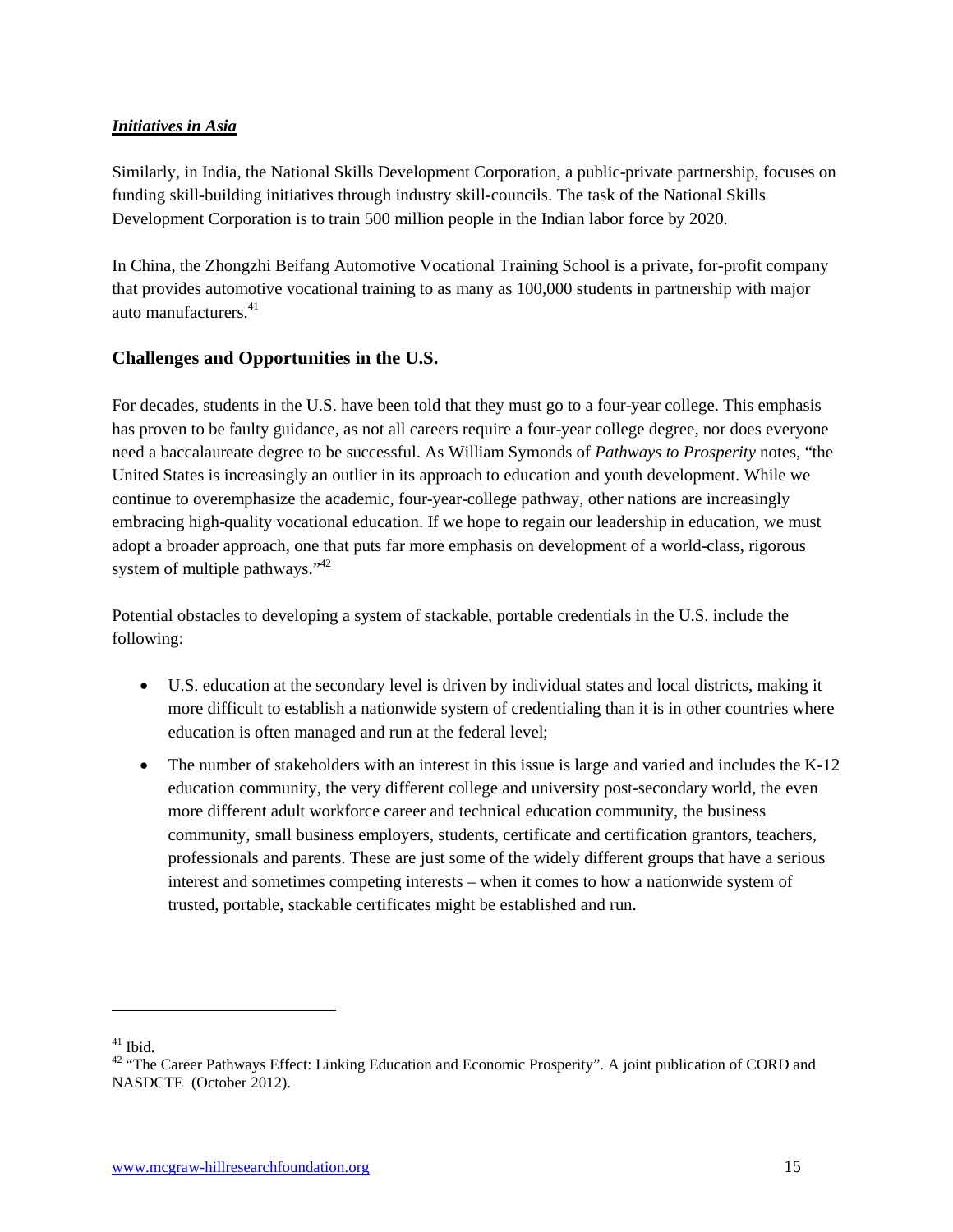A more pressing challenge is that the post-secondary and adult workforce training programs and certifications are also numerous and fractured, run by many different public and private entities, some of which have had little to do with each other historically – including community colleges, private trade schools, industry- and professional association-run training and certification programs. Many of the certificates offered by these entities lack any independent assessment and validation from an impartial third party, raising issues of trust.

When it comes to independent evaluation and accreditation, this is a key issue for the ultimate success of any system of portable, stackable certificates or other credentials. Anthony Carnevale writes that as "alternative models in higher education – such as do-it-yourself (DIY) education, competency-based education, and e-learning a.k.a. online education – are becoming more prevalent, the need for a reliable credentialing system has risen in tandem. This need arises because of the difficulty in evaluating the reliability of the credentials established by these alternative systems to ensure that workers have the knowledge and skills necessary to perform proficiently on the job."<sup>43</sup>

Despite these potential obstacles, there are excellent examples of innovative programs, initiatives, and systems that are creating new pathways to education and training – pathways that transcend the traditional barriers between secondary and post-secondary education models.

#### **How the U.S. Departments of Education and Labor Are Already Supporting This Effort**

At the federal level, both the U.S. Department of Education and the U.S. Department of Labor have taken important steps to support portable/stackable credentials and career pathways. Along with the U.S. Department of Health and Human Services, the U.S. Departments of Labor and Education issued a letter in April 2012 highlighting the joint commitment of all three agencies to "promote the use of career pathways approaches as a promising strategy to help adults acquire marketable skills and industryrecognized credentials ...."<sup>44</sup>

The agencies define career pathways as a "series of connected education and training strategies and support services that enable individuals to secure industry relevant certification and obtain employment … [while advancing] to higher levels of future education and employment ...."<sup>45</sup> The agencies also recognize the importance of a more systemic approach at the state and local level to align workforce, education, and social services in ways that result in more high-value credentials. Since 2009, the U.S. Department of Education's Office of Vocational and Adult Education (OVAE), has worked with major national associations,

<sup>43</sup> Anthony P. Carnevale, Tamara Jayasundera, Andrew R. Hanson. "Career and Technical Education: Five Ways That Pay Along the Way to a B.A.," Georgetown Public Policy Institute, Center on Education and the Workforce. (Sept. 2012).

<sup>&</sup>lt;sup>44</sup> www2.ed.gov/about/offices/list/ovae/ten-attachment.pdf<br><sup>45</sup> Ibid.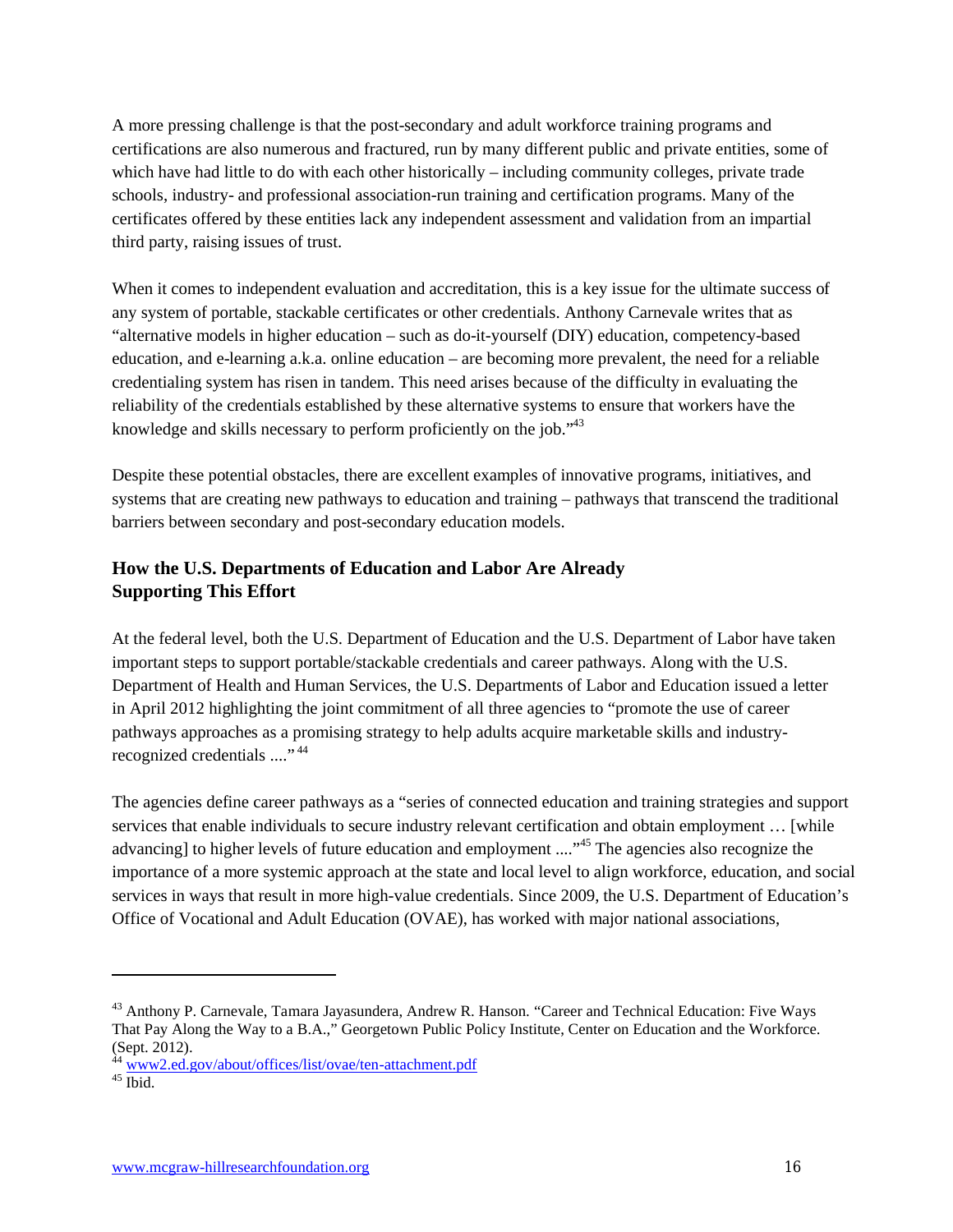organizations, and states to develop a "10 Component Framework" that sets out a clearly defined and rigorous program of study. 46

Because The Perkins Act does not provide detailed guidelines for ensuring quality of implementation, the OVAE framework adds 10 components that states and localities can customize to fit specific educational contexts. The components are:

- 1. Effective legislation and policies
- 2. Sustained relationships among education, business, and community
- 3. Professional development
- 4. Accountability and evaluation systems
- 5. College and career readiness standards
- 6. Sequences of secondary and post-secondary courses that prevent duplication and remediation
- 7. Credit transfer agreements between secondary and post-secondary education systems
- 8. Guidance counseling and academic advisement to help students make informed decisions
- 9. Innovative instructional approaches that integrate academic and technical teaching and learning
- 10. Assessments that inform whether students are achieving the necessary knowledge and skills for post-secondary education and careers

OVAE has also just launched an initiative designed to create new pathways to education and training that transcends the traditional barriers between secondary and post-secondary education models. *Advancing Career and Technical Education (CTE) in State and Local Career Pathways Systems* will assist states in building capacity to integrate CTE Programs of Study into the development efforts of their broader Career Pathways systems. Five states will be selected to participate in this program in early 2013.

In guidance issued to state workforce agencies, the DOL's Employment and Training Administration recommends that state and local workforce agencies "encourage training providers to modularize curricula into chunked curriculum" and "smaller units, each of which is stackable and linked to other modules that culminate in an industry-recognized credential."<sup>47</sup> The DOL further defines a credential as stackable when "it is part of a sequence of credentials that can be accumulated over time and move an individual along a career pathway or up a career ladder.<sup>148</sup>

<sup>&</sup>lt;sup>46</sup> National Association of State Directors of Career Technical Education Consortium, Building Comprehensive Programs of Study through Progressive State Career Technical Education Legislation,

www.careertech.org/legislation/briefs-papers.html (August 2012)<br><sup>47</sup> U.S. Department of Labor TEGL 15-10, p. 11-12<br><sup>48</sup> U.S. Department of Labor TEGL 15-10, Attachment 2, p. 6.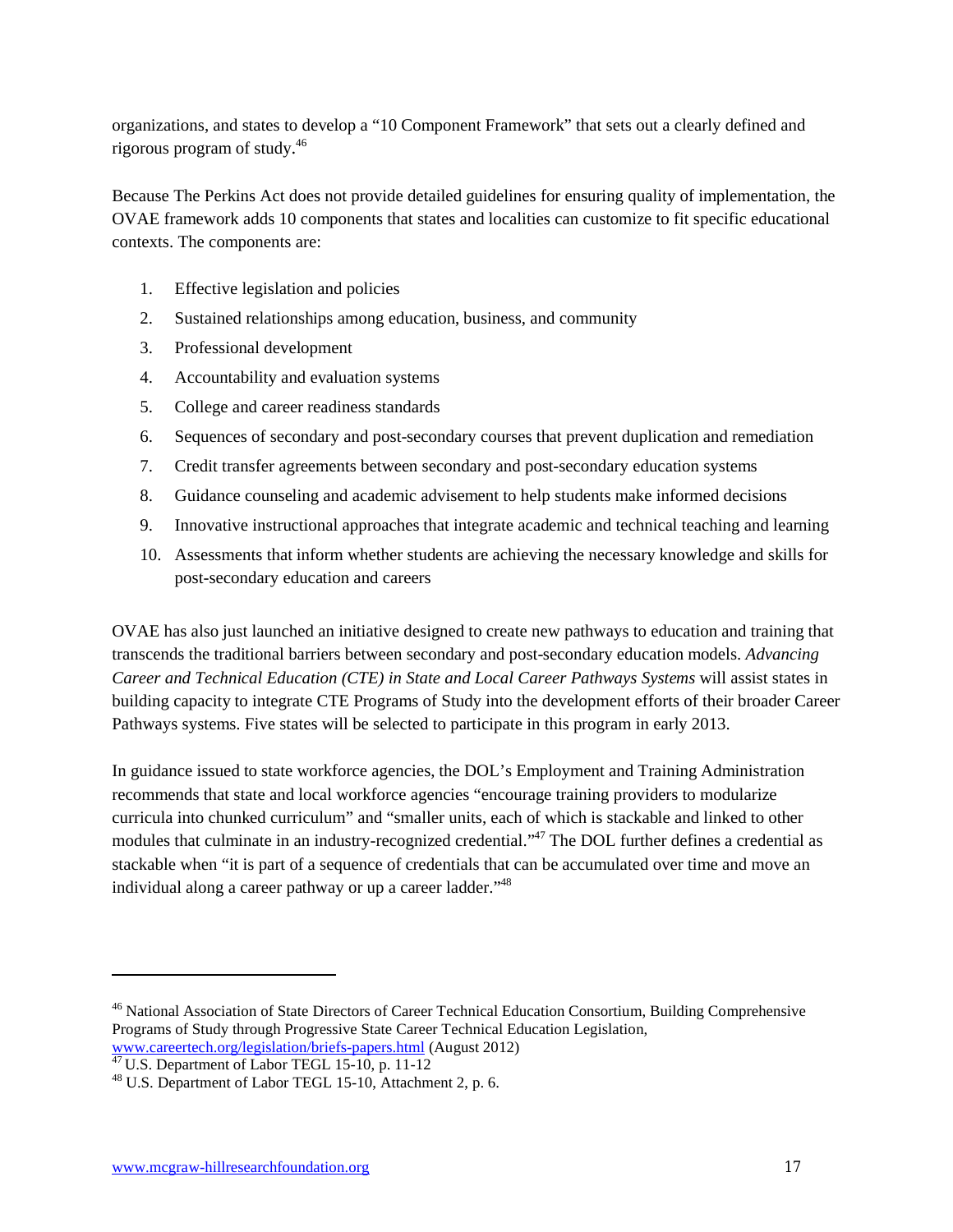In addition to guidance, the DOL has also issued an array of web-based tools, each found on the careeronestop.org website, that can help practitioners navigate the intricacies of competency models, credentials and career pathways. Key examples include:

- *Competency Model Clearinghouse* that allows you to search for resources related to competencies, such as curriculum, assessment instruments, skill standards and certification requirements. These resources can be used to identify, develop, and customize competency models for your business, workforce investment project, and curriculum development.
- *Industry Competency Models* that include specific models of the foundation and technical competencies that are necessary in over 20 key industry sectors, ranging from Advanced Manufacturing to Information Technology. The models are designed to inform discussions among industry leaders, educators, economic developers and workforce professionals as they collaborate to develop industry-defined certifications.
- The *Certification Finder* is an online directory of third-party organizations that provides verification of skill or knowledge attainment based on generally accepted skill standards for an occupation. This directory allows you to search for certifications by keyword, by an occupation or an industry group.
- The site also contains two helpful interactive tools: the *Build a Competency Model Tool* to assist in the development of a competency model that identifies the knowledge, skills, and abilities needed to perform successfully in an industry. And, the *Build a Career Ladder/Lattice Tool* to help build career ladders/lattices that outline critical experiences individuals need to progress through a career in an industry.

The DOL has also issued comprehensive information on career pathways, including information on six key elements that drive the development of a comprehensive career pathways system, a career pathways readiness assessment tool, a career pathways toolkit and a policy paper. This suite of resources goes a long way toward building common understanding and design principles that can be adopted by states and local areas.

Another innovative initiative is the Department of Labor's TAACCCT grant program. The DOL has completed the first two years of a four year Trade Adjustment Assistance Community College and Career Training Grant Program (TAACCCT), which aims to accelerate progress for low-skilled and other workers, improve retention and achievement rates to reduce time to completion, build programs that meet industry needs, including developing career pathways, and strengthen online and technology-enabled learning. Low-skilled and other workers improve retention and achievement rates to reduce time to completion, build programs that meet industry needs, including developing career pathways, and strengthen online and technology-enabled learning.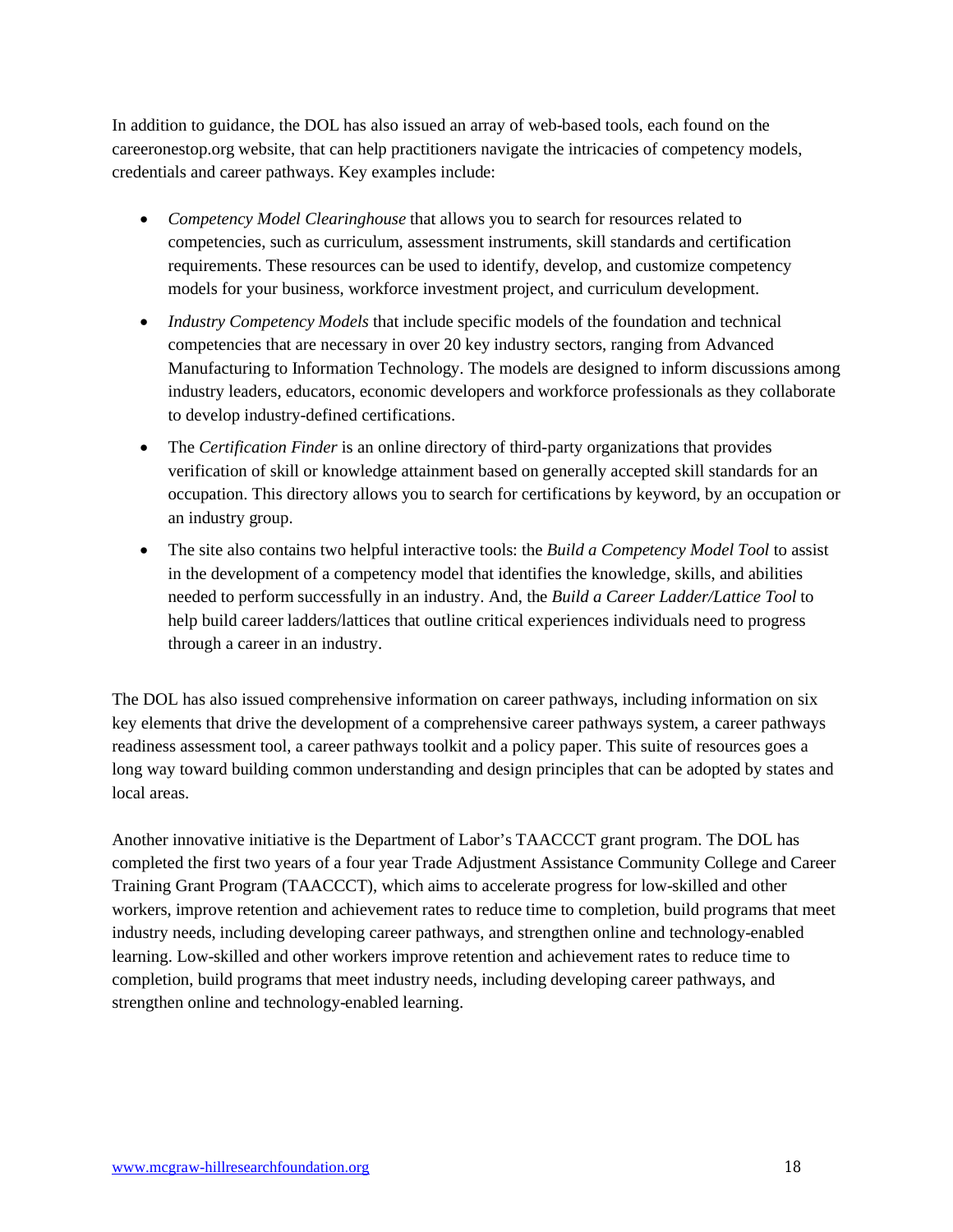Other innovative federal initiatives include the Department of Health and Human Services' Administration for Children and Families, which is undertaking a large-scale evaluation of career pathways programs called Innovative Strategies for Increasing Self-Sufficiency. The goal is to test promising approaches within a rigorous evaluation framework (see www.projectisis.org for more information).

#### **National, State, and Local Models for Portable, Stackable Credentials**

The K-12 Common Core educational standards were developed through collaboration across states supported by the Council of Chief State School Officers and the National Governors Association, with significant and broad input from teachers, school leaders, and national organizations. A similar effort has begun to align career and technical education standards across the U.S. - the Common Career Technical Core (CCTC) from the National Association of State Directors of Career Technical Education  $(NASDCTE).<sup>49</sup>$ 

The Common Career Technical Core is an initiative spearheaded by state Career Technical Education directors to establish a more consistent set of standards for CTE programs of study at both the secondary and post-secondary levels. The standards cover 16 Career Clusters and define the knowledge and competencies expected of students who complete a program of study. The initiative is just getting started; the first draft was released in the summer of 2012, and adoption of the standards is voluntary, but 42 states, the District of Columbia and Palau participated in the development stage of CCTC. Similar to the development of the Common Core, the CCTC development process included input from secondary and post-secondary education as well as business and industry. Alignment proposals have recently been requested. The test for the CCTC will be whether and how it is used as a guide to quality by educators and, most important, by employers looking for higher skilled employees.

The Council of Chief State School Officers (CCSSO) has also weighed in on Career and Technical Education, particularly in terms of the future of CTE assessment. The CCSSO recognizes "two significant issues facing our nation: ensuring that more students are both college-and career-ready and addressing the need for better and more quality data to evaluate the effectiveness of career technical education programs."50 By identifying "global competition, declining school achievement, and the skills gap," the CCSSO hopes to draw "major focus and investment in building large-scale CTE assessments that result in nationally portable credentials."

 $^{49}$  www.careertech.org/career-technical-education/cctc/info.html<br> $^{50}$  Council of Chief State School Officers, "The Future of Career and Technical Education (CTE) Assessment: Executive Summary" (2011).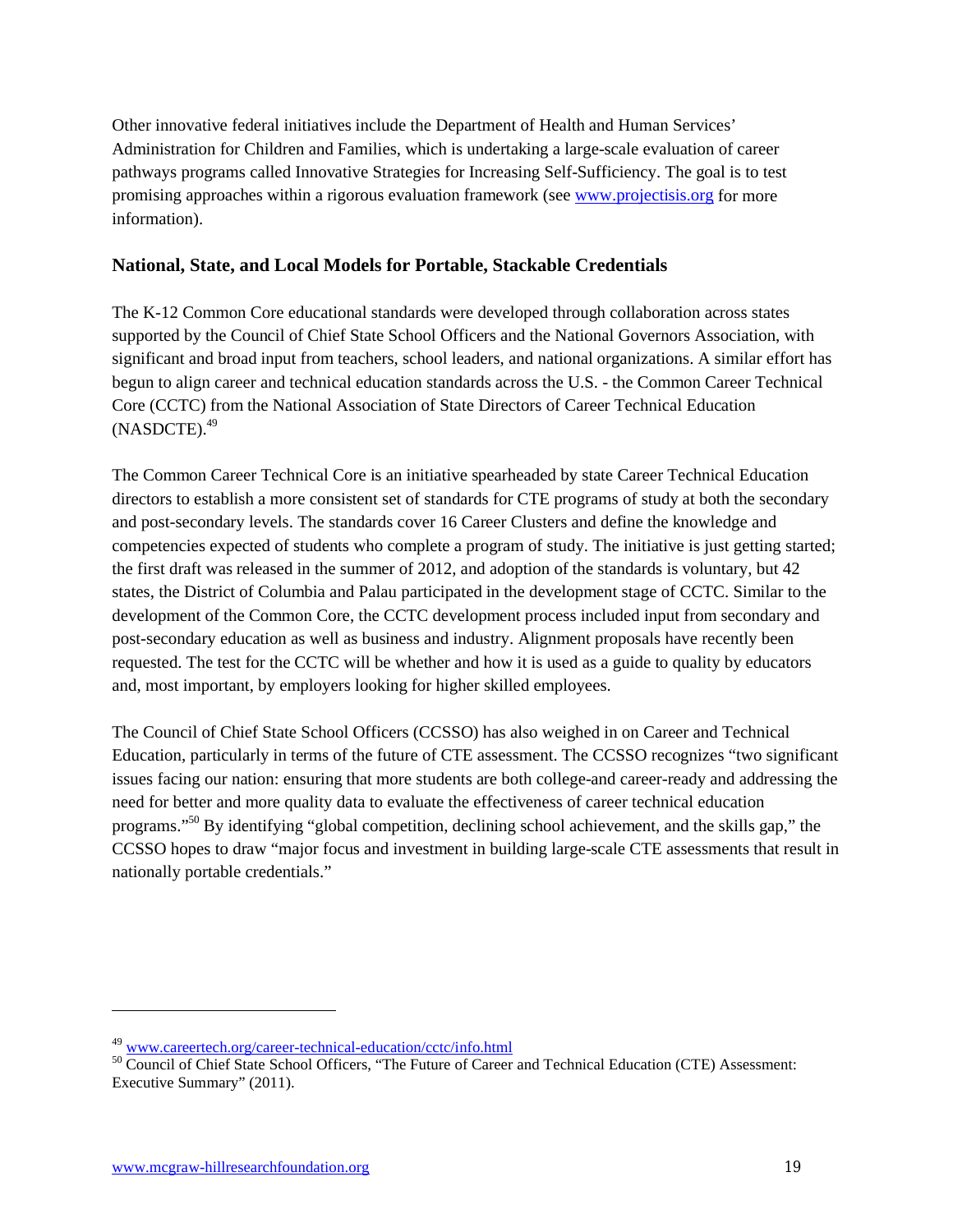One evolving foundational model for stackable credentials is  $ACT's NCRC<sup>51</sup>$ , launched in 2006 to provide employers with a reliable method of assessing and predicting a job candidate's likelihood of achieving workplace success. The WorkKeys battery, which provides the "heavy lifting" for the NCRC, yields three scores: Reading for Information, Locating Information, and Applied Mathematics, which are used to award the test taker a designation of bronze, silver, gold, or platinum level achievement.

The NCRC measures problem-solving ability, critical thinking and reading skills, including the ability to understand and use work-related text. It also tests a job-seeker's ability to apply information to solve problems, uses mathematical reasoning to solve work-related problems, sets up and performs workrelated math calculations, and measures other skills.

The NCRC is a portable credential, accepted and recognized in 42 states. In addition, it can serve as the first step in a series of "stackable" credentials that rise from basic, foundational skills to mastery of a particular trade, occupation or craft. The NCRC has been explicitly endorsed as a foundational and career readiness credential by: the National Association of Manufacturers (NAM); the National Center for Construction Education and Research (NCCER); and the Center for Energy Workforce Development  $(CEWD)$ ,  $52, 53, 54$ 

It is not, however, accepted by all employers, which can lead to confusion about the credential's usefulness. Currently, there is no measure to show which industries in which regions use the certificate, whether it is a requirement, or if there are differences in salary or career advancement of certificate holders versus non-holders.

#### *The NAM-Endorsed Manufacturing Skills Certification System*

The NAM-Endorsed Manufacturing Skills Certification System is a system of stackable credentials applicable to all sectors in the manufacturing industry. These nationally portable, industry-recognized credentials validate the skills and competencies needed to be productive and successful in entry-level positions in any manufacturing environment. The credentialing partners that comprise the Skills Certification System are ACT, the American Welding Society, the Manufacturing Skill Standards Council, the National Institute of Metalworking Skills, and the Society of Manufacturing Engineers.

 $51 \text{ www.ACT.org/certificate} 52 National Association of Manufacturing:   
\n $52 \text{ National Association of Manufacturing:}$  "About Stackable Credentials: The National Association of Manufacturing$ Endorsed Skills Certification System," (2010).

http://institute.nam.org/page/edu\_workforce\_skills\_cert\_national\_tools.<br>
<sup>53</sup> National Center for Construction Education and Research, http://www.nccer.org/<br>
<sup>54</sup> Center for Energy Workforce Development. "Credentialing: Ho Into Energy Update (40), (October 2010), www.cewd.org/newsletter/CEWD%20Newsletter%20Oct2010.pdf.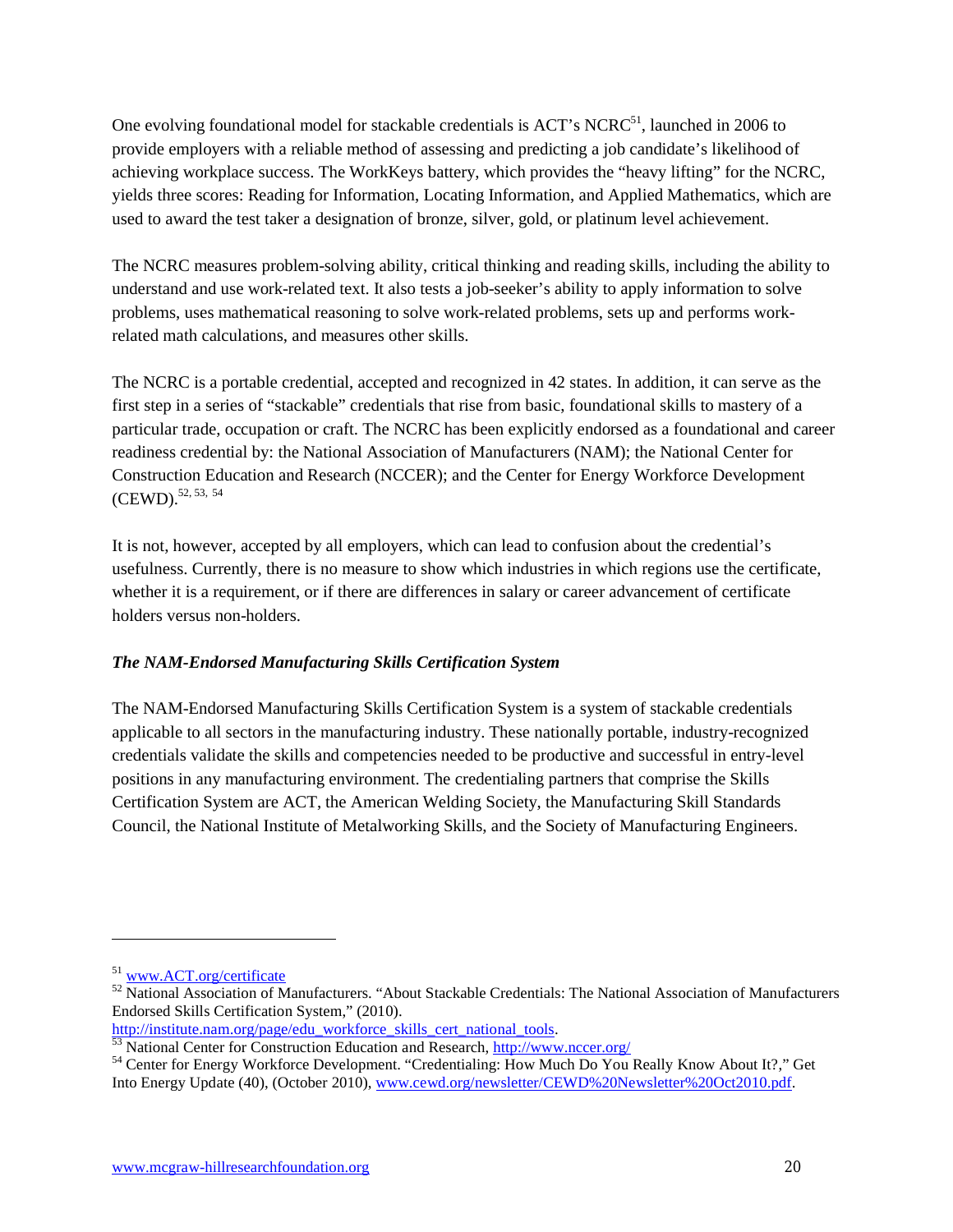The NAM-Endorsed Manufacturing Skills Certification System includes both technical and non-technical skills, ensuring that individuals have both the personal and professional skills necessary for advanced manufacturing. The skill sets, based on the industry-developed Advanced Manufacturing Competency Model, include four tiers of manufacturing competencies:

- **1. Personal effectiveness:** Will they show up on time, be ready for work, and be able to work in teams?
- **2. Essential academic skills in reading, writing, math, and using and locating information:** Can they communicate effectively and interpret key instructions?
- **3. Core manufacturing competencies:** Do they understand the basics of safety, quality assurance and continuous improvement, or lean manufacturing?
- **4. Key technical skills for the production line, welding, machining and metalforming or CNC:**  Do they have high-tech skills consistent with the product line's needs and basic technology skills related to manufacturing processes?

The certifications are aligned to secondary and post-secondary programs of study, giving students the basic education along with the industry-relevant training they need for entry-level employment, advancement, or to pursue a degree.

The NAM-Endorsed Manufacturing Skills Certification System is currently being deployed in community colleges across the country. Four pilot projects in Ohio, North Carolina, Texas, and Washington have set a national precedent for the deployment of the program in all 50 states. As of September 2010, a total of 25 states have been in strategic planning for deployment of the NAM-Endorsed Manufacturing Skills Certification System.

#### *P-TECH: Pathways in Technology Early College High School*

An example of a promising practice at the secondary level is P-TECH, a collaboration among the New York City Department of Education, The City University of New York, New York City College of Technology (City Tech), and IBM. P-TECH offers skills-based career preparation in the IT field to students in grades nine through a two-year post-secondary program, adding the powerful component of industry involvement. The collaborators' intent was to create an innovative, replicable model for education adapted from the very successful early college high school model pioneered by Jobs for the Future (JFF).<sup>55, 56</sup> There is high interest among other companies in replicating the model. P-TECH students participate in an ongoing sequenced Workplace Learning curriculum informed by current and future industry standards. This curriculum includes work-based competencies, mentoring, guest speakers, workplace visits, internships, and a capstone paid apprenticeship. To serve as an added

<sup>&</sup>lt;sup>55</sup> Center for Children & Technology, "STEM Pathways to College and Careers Schools: A Development Guide," (February 2012).

<sup>&</sup>lt;sup>56</sup> With partners, JFF has helped to support the expansion of over 300 early college schools around the country.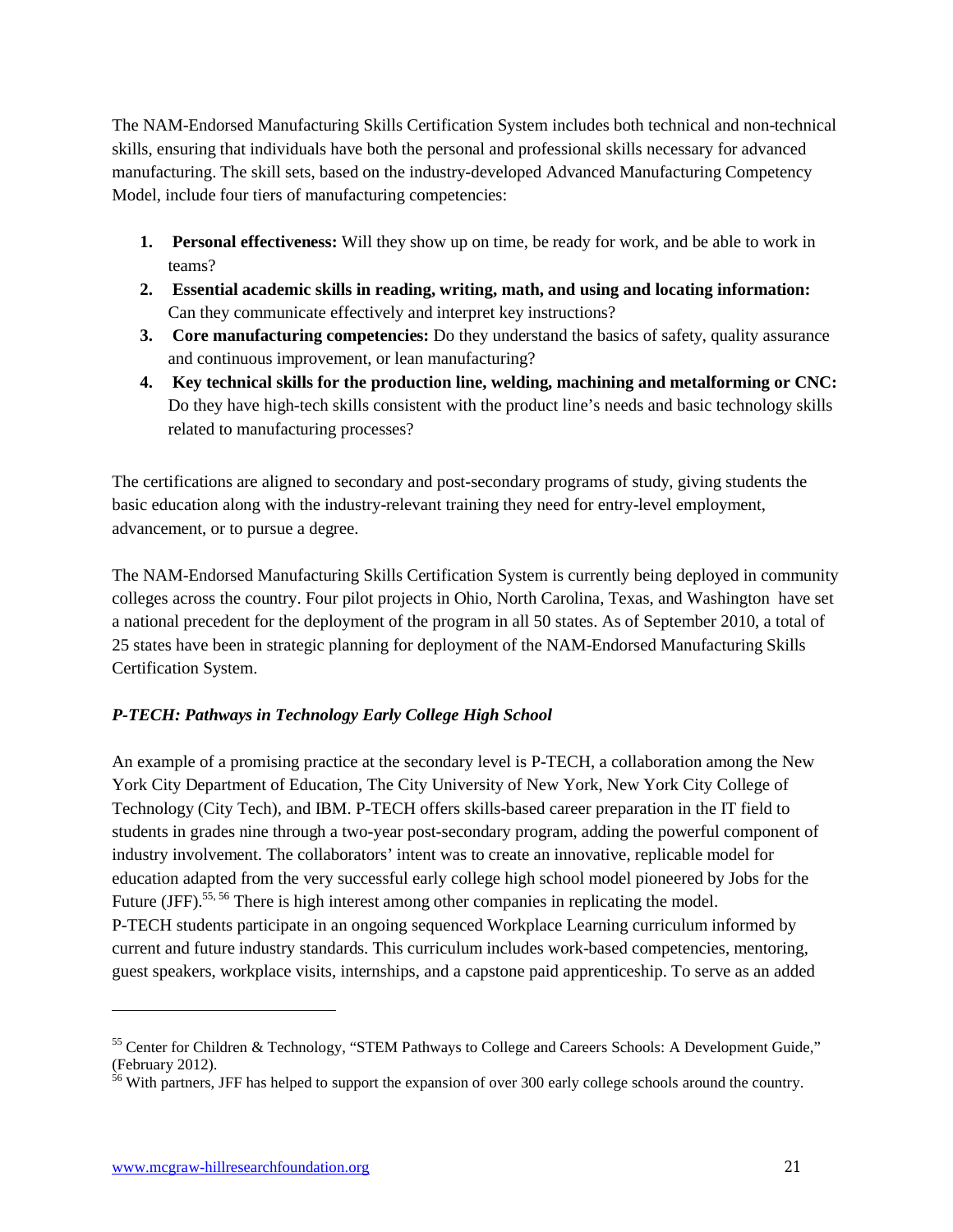incentive to students, IBM has promised successful graduates that they will be first in line for entry-level jobs – thereby strengthening the continuum from school to college and career.

At P-TECH, minimum requirements for high-demand entry-level IT jobs have been mapped to the curriculum, serving as academic benchmarks and goals. A coalition of industry advisors ensure that P-TECH's programs align with industry needs as the IT field evolves. P-TECH's curriculum is also aligned with the Common Core standards as the foundation for learning in college – particularly higher education institutions with strong math, science and engineering programs. As part of creating the early college culture, students immediately participate in other aspects of college life and engage with college faculty and students. This kind of experience provides students with first-hand knowledge of the expectations of post-secondary college and career environments.<sup>57</sup>

P-TECH is a new and promising initiative. Being in its second year, it will take some time to determine whether such an integrated, skills-based career preparation program can be truly effective long-term and scalable.

#### *Metro Early College High School*

Another promising example is Columbus, Ohio's, Metro Early College High School. Metro is one of 35 STEM (Science, Technology, Engineering, Math) schools in the early college high school network developed by JFF. In partnership with Ohio State University, Metro students take general education courses taught by university faculty in STEM and other disciplines, and have a number of fieldwork experiences. "The school adjusts to the educational needs of diverse students based on where they are academically when they arrive. This allows all students to eventually master high school-level work, in part, by encouraging them to engage in complex, real-world tasks requiring STEM-based knowledge and skills."

#### *Kentucky Community Colleges Bridges to Opportunity Initiative*

Kentucky provides a good example of a statewide approach to rethinking workforce education systems. In 2002, the Ford Foundation selected the Kentucky Community & Technical College System (KCTCS) to participate in its "Community College Bridges to Opportunity Initiative," which was developed to address the fact that disadvantaged students were not being served by the current systems of post-secondary training that kept remedial education, workforce skills training and more traditional academic pursuits separate from each other.

All KCTCS colleges responded with two-year implementation plans, ultimately approving 17 pathways projects that target services for over 1,200 new and incumbent workers. In 2004, KCTCS was awarded continued support from the Ford Foundation to support the Career Pathways initiatives at the 16 college

<sup>57</sup> "STEM Pathways to College and Careers Schools," Ibid.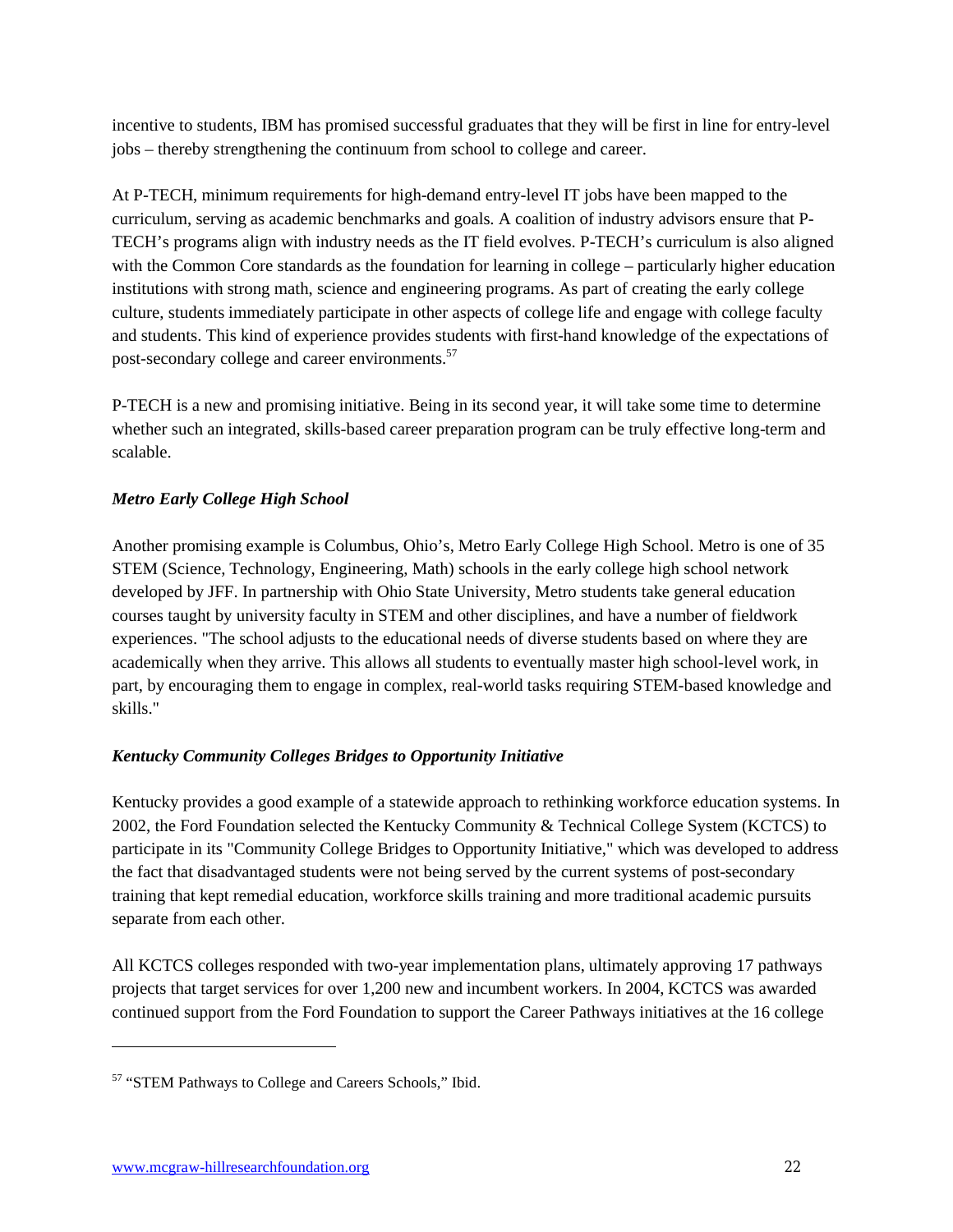districts, providing funds for curriculum and articulation work, data collection and accountability, trainings, policy development, and technical support.

Since 2006, all of the KCTCS colleges have developed multiple career pathways programs and all students entering KCTCS technical programs are enrolled in career pathways. New initiatives, such as the online, modular KCTCS Learn on Demand and Accelerating Opportunity models are efforts to further refine this approach. For example, Kentucky has begun to explore how wrap-around student services, team-teaching curriculum and competency-based assessment might enhance the outcomes of students enrolled in career pathways. The system office has also made a concerted effort to ensure that the majority of the stackable certificates embedded in their pathways are credit bearing. The result of these efforts is evidence of the mission integration and systemic transformation sought by both KCTCS and the Ford Foundation.

Career Pathways are developed, implemented, and maintained through partnerships among secondary and post-secondary education, the state Office of Employment and Training and employer partners. Although there are many industries represented across the state, the most common KCTCS Career Pathway sectors include:

- Business
- Information Technology
- Manufacturing and Industrial Technology
- Healthcare/Nursing and Allied Health
- Natural Resources/Energy

The goal of Kentucky's Career Pathways, according to the KCTCS's website, is to link academic credits and credentials with a seamless system of career exploration and preparation, and skill upgrades, and to provide multiple entry and exit points spanning secondary, post-secondary, adult and workplace education.

#### **The Virginia Career Pathways System**

Another statewide example is the Commonwealth of Virginia, which in 2008 launched the process of building a statewide career pathways system designed to meet the needs of its regional labor markets and create career opportunities for its residents. This ambitious effort weaves together the state's education, workforce development, and economic development systems at all levels to drive efficiencies, leverage resources, and maximize impact.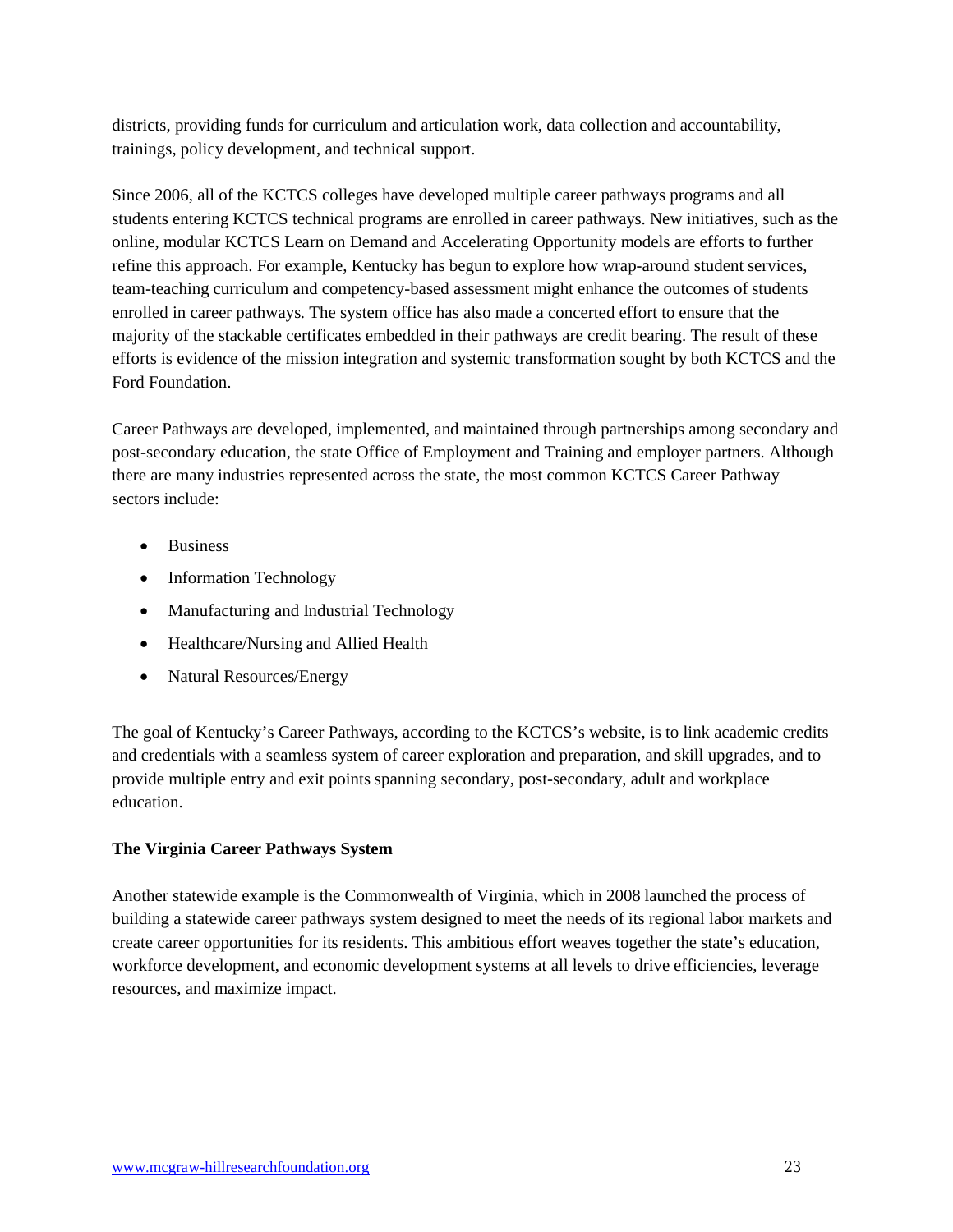Based on a Career Pathways Strategic plan, the Commonwealth has undertaken a number of initiatives to design and support development of career pathways:

- State leadership and an operational framework: The Virginia Career Pathways Workgroup was established to lead state efforts, with executive-level staff support and in partnership with the Virginia Community College System (VCCS). Working with local leaders and businesses, the Workgroup established regional leadership groups to begin developing pathways in advanced manufacturing, green technologies, allied health, corrections, and energy.
- Use data to strengthen connections to business, inform program development and measure success: State leaders expanded the use of the Virginia Longitudinal Database System, which tracks academic and employment history for students, to better support planning; the state also created a longitudinal data system to link and leverage data across the state's multiple education and workforce programs.
- Support transitions between education and employment systems at the regional and institutional levels: The workgroup led efforts to expand the VCCS student support website to include more extensive career information and to support transition from community college to four-year institutions. At the regional level, a number of apprenticeship programs have been established between school districts, the local community college, and regional employers in key industries.
- Expanded support services to increase workforce training retention and completion: Investments include the hiring of adult career coaches at each community college, transition specialists in key adult education programs, and the establishment of a statewide Career Coaches' Academy.
- Support development of employer and sector-based pathways: State funding has been leveraged to develop multiple pathway programs across the Commonwealth. Examples include a statewide Microsoft Academy for high school students; expansion of the PluggedInVA program that prepares adult learners for post-secondary success; and the Troops to Energy Jobs pilot that helps returning veterans transition into energy jobs.

The Virginia Careers Pathway System has attracted attention as a national model for building an effective education to workforce pipeline.

#### *Community Colleges and the Mississippi Corridor Consortium*

Innovative approaches can be developed at the college level as well. James Williams, vice president for economic development at Itawamba Community College in northeast Mississippi, and his colleagues at three other Mississippi community colleges have joined together to form the Mississippi Corridor Consortium and developed an approach that appears to meet the needs of both the business and education communities. The pathway was developed with input from local employers. As Williams says, "Engagement with our local manufacturers is one the most important things we do and one of our strongest assets."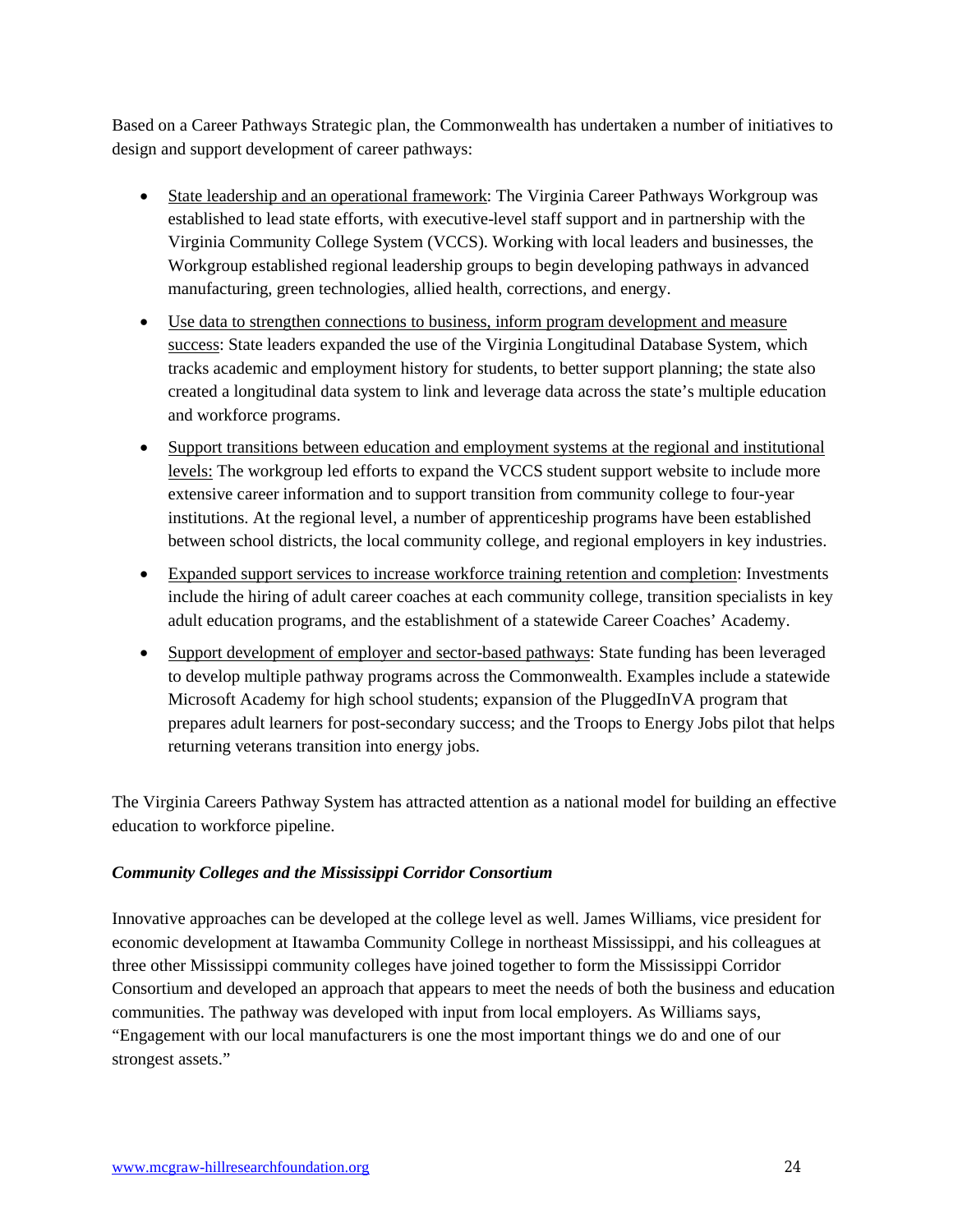"We came together in 2005 and developed a sector strategy for manufacturing," Williams explains. "We have three areas that we focus on: Advanced or Automated Manufacturing, Health Care, and Educational Attainment. But as a group, a lot of our focus is on manufacturing, because we have the highest concentration of advanced manufacturing jobs in the state of Mississippi."

The pathway developed by the Consortium starts with Adult Basic Education (ABE), with a focus on preparing students for work. This early part of the pathway also includes the National Career Readiness Certificate. The hope, Williams says, is that students without a high school diploma and who are unlikely to pass the GED Tests easily will obtain their National Career Readiness Certificate, because that will help them get a job; once they have secured a job, they can continue in ABE until they are able to pass the GED Tests.

The second level is, as Williams describes, "a regional certificate called Manufacturing Skills Basic Certification – an 86-hour program. All four colleges have designed and institutionalized this certification, and we have standardized tests that we give our students to earn this certification. And, our local manufacturers have bought into this credential to help them get quality people."

Students who continue on to the next level of the pathway advance into three technical skills areas: consulting maintenance, industrial maintenance, and advanced machining. Each one of those programs is currently being certified, and all of the programs and instructors at this level are in the process of being nationally credentialed via the NCCER, a not-for-profit education foundation created to develop standardized construction and maintenance curricula and assessments with portable, industry-recognized credentials.58

At the next level, students can get college credit for the non-credit courses by demonstrating prior knowledge. Challenge Exams developed by the Consortium allow students to accrue up to an entire semester of college credit from prior knowledge and/or non-credit training. The full pathway allows students to be employed while they work on their associate's degree.

#### **Conclusion – Going Forward**

There is a great deal happening that creates a moment of opportunity to move this agenda forward. There is a growing recognition of the problem and a beginning consensus on the solution set, but to move in the direction of a stackable, portable credential approach, all stakeholders in all areas of education, government and business with an interest in education, labor, and training need to get together and agree upon the most effective methods and the responsibilities each area will have in making such a system work.

<sup>58</sup> www.nccer.org/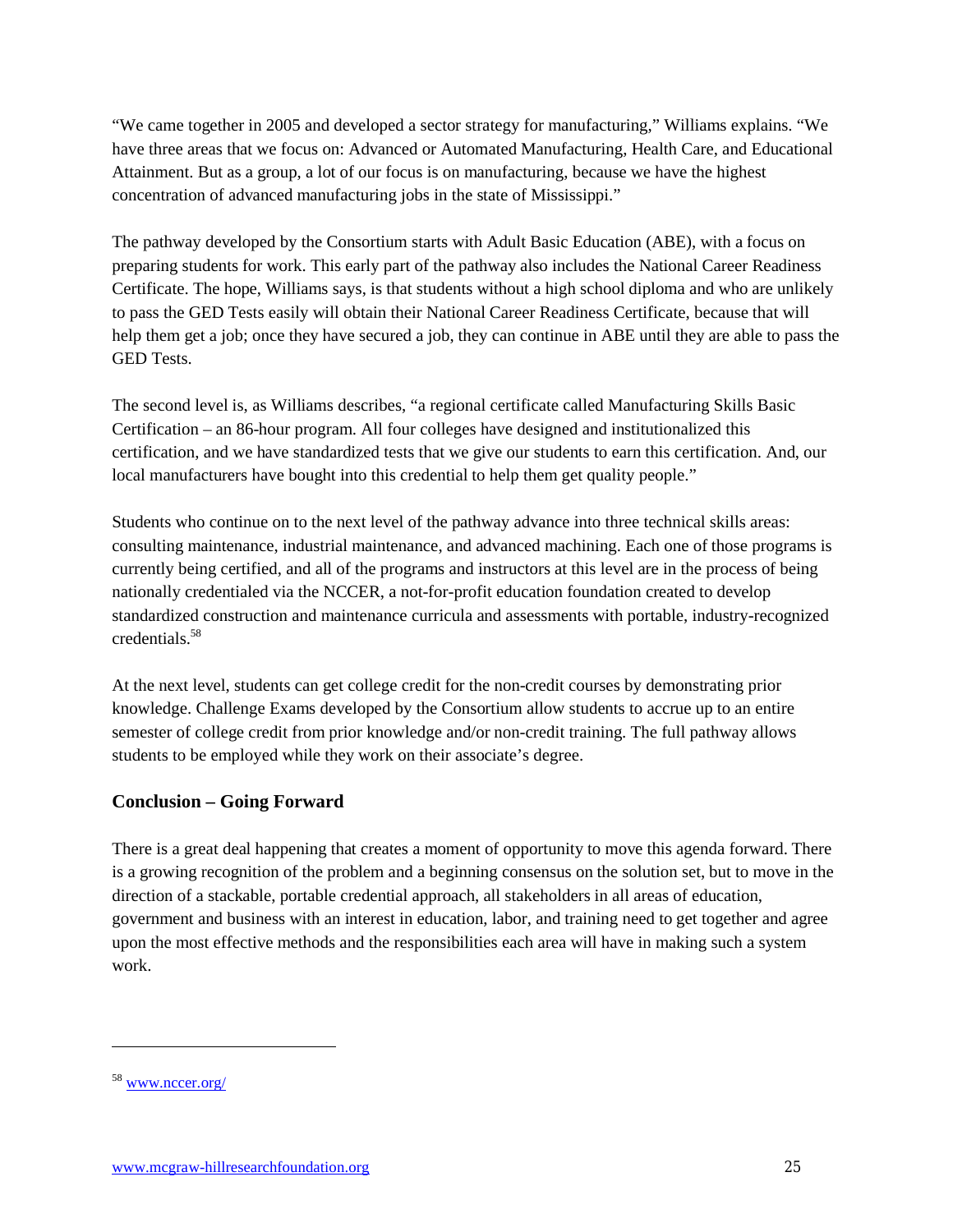The current silos of secondary and post-secondary education systems – and the funding streams that keep them separate – will not prepare enough students to meet the demand for middle- and high-skilled employees. There must be, as the authors of *Enterprising Pathways* write, "increased coordination among secondary and post-secondary institutions and the workforce to ensure smooth transitions for students between systems and to improve successful post-secondary completion and employment."

Collaboration between education and the business world should lead to better agreement on what's needed and what can be done. Educational institutions that prepare students for the workforce must become more responsive to the needs of employers, but businesses also need to understand the difficulties of establishing new training programs, particularly for technical positions for which there are limited openings. The business community will have to recognize colleges' commitment to multiple pathways to productive careers.

Education needs to acknowledge the importance of teaching – and certifying – soft skills like the "7 Cs" of working in the  $21<sup>st</sup>$  century: creativity, collaboration, communication, critical thinking, computing, career self-reliance and cross-cultural understanding. Employers must agree that portable, stackable credentials will have real labor market value and that higher-level credentials will lead to advancement and raises. If employers do not use the credentials as a pre-requisite for job application, or the basis for career and salary advancement, their value plummets.

Reinforcing these sentiments, the Harvard *Pathways to Prosperity* authors wrote: "[W]e must embark on an effort to build a more comprehensive American system of pathways to prosperity -- one that is better equipped to meet the widely diverse needs, interests and abilities of all our young people... the pathways system we envision would require [students] to become deeply engaged in multiple ways at an earlier stage -- in helping to set standards and design programs of study; in advising young people; and most importantly, in providing greatly expanded opportunities for work-linked learning. In the process, employers would become full partners in the national effort to prepare young adults for success."<sup>59</sup>

Building on key innovations in the field – the career pathways system work developed by Kentucky and Virginia – NAM's rigorous process to design a certification system for advanced manufacturing, and the work on the Common Career Technical Core, we have the beginning building blocks of a technical career pathways system that will have at its core portable, stackable post-secondary credentials.

The U.S. Departments of Labor and Education have shown tremendous leadership over the past two years by beginning to envision a set of design elements for a rigorous career pathways system. Going forward, we have a huge opportunity to reshape and provide incentives for state higher education systems and employer associations to begin the process of design and alignment. We need a comprehensive review of federal education policies across all the key pieces of federal legislation, including ESEA, Carl Perkins,

<sup>&</sup>lt;sup>59</sup> "Enterprising Pathways," ob. cit., quoting from "Pathways to Prosperity"